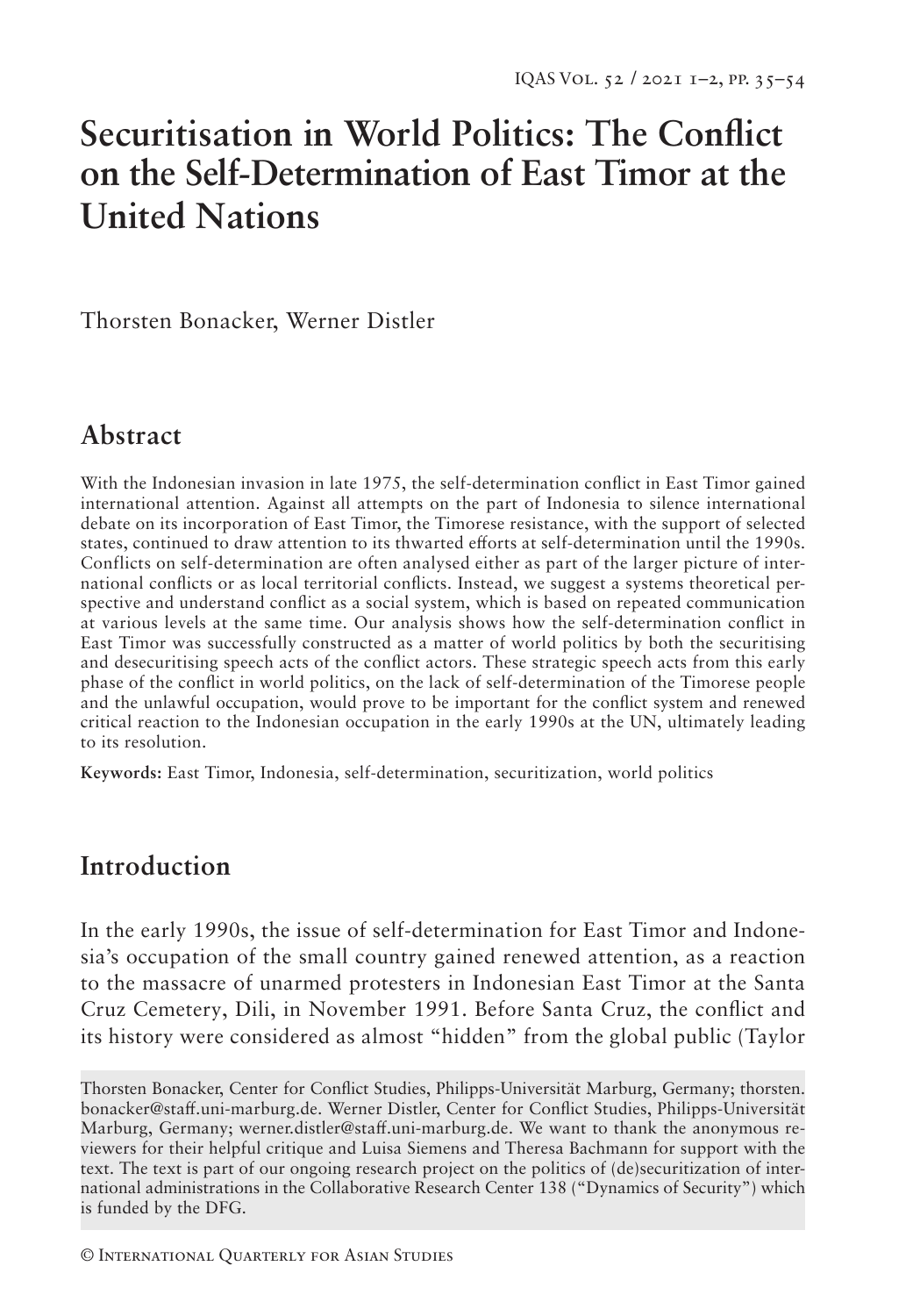1991). While NGOs had lobbied for more visibility of the issue of Indonesian violence in East Timor since the 1980s (Torelli 2020), the conflict had, for example, disappeared from the general debates of the United Nations General Assembly (UNGA) in the 1980s. However, a closer look into the revived debates at the United Nations in the early 1990s reveals that the involved conflict actors (the Indonesian government, the Timorese resistance and its supporting states, and Portugal, as the former colonial power in Portuguese Timor until 1975) re-activated conflict vocabulary and references that had already been established in the mid- to late 1970s. The fact that the unlawful Indonesian occupation and the Timorese aspiration for decolonisation and self-determination had not vanished fully from all debates in the UN was the achievement of the Timorese resistance, its supporting states and even Portugal. As we will argue in this article, these actors successfully maintained the internationalisation of the conflict (which began in the mid-1970s) against the active attempts by Indonesia to silence the issue (Ramos-Horta 1987) with the help of security constructions, more precisely a process of securitisations (Stritzel 2011). In this paper, we want to reconstruct these attempts until the early 1990s, when the conflict entered a decade of international securitisations of human rights violations, new widespread attention for the situation in East Timor (Gunn 1997, Pateman 1998) and, finally, the willingness of the international community to intervene in 1999, leading to independence in 2002.

In the literature, conflicts over self-determination are often analysed either as part of the larger picture of international conflicts or as regional or local territorial conflicts. The conflict on self-determination in East Timor, known as Portuguese Timor at the time of its emergence in the mid-1970s, is no exception. After a failed decolonisation process under Portuguese rule and violence among various Timorese parties, Indonesia invaded the territory in December 1975. The resulting conflict has often been portrayed as influenced by logics of the Cold War (Hoffman 1977) or by the domestic dynamics of Indonesia (Tan 2015). The resulting gap in the literature between an international and a regional, domestic perspective on conflicts over self-determination causes two problems. First, it tends to ignore the agency of Timorese actors in the conflict, particularly on the international level. Although studies have shown that the Timorese resistance in exile was indeed quite active, these analyses are often disconnected from structures of international politics (Pinto / Jardine 1997, Fukuda 2000). Second, this split creates a "level problem" in conflict analysis, as studies tend to focus on either the international, the regional or the domestic level without considering the ties between them. In the Timorese case, it is striking for instance that the same conflict party, the Timorese resistance, operated in the occupied territory, influencing regional organisations like the Association of Southeast Asian Nations (ASEAN), and transnationally, mobilising a worldwide solidarity movement over nearly 25 years.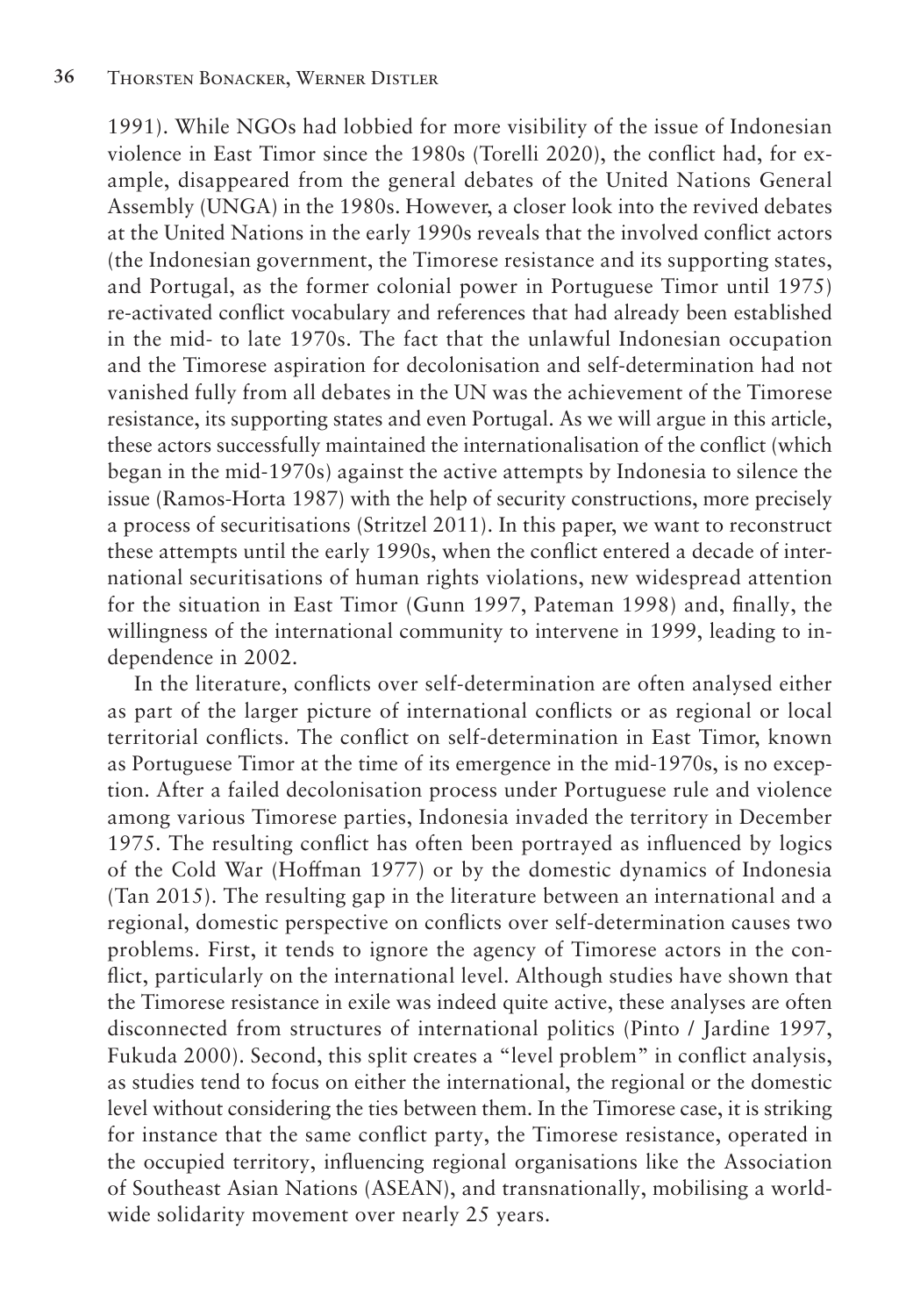Moreover, conflict parties in self-determination conflicts are often actively engaged in internationalising the conflict and increasing international support. Thus, whether a self-determination conflict is an international conflict depends largely on the observation of "the international community".<sup>1</sup> Although a few studies examine how conflict parties actively involve international politics for their purpose, they normally do so by focusing exclusively on the parties' attempts to obtain international support, e.g., in lobbying for international intervention (Perritt 2010). In doing so, they largely neglect that such involvement also has an impact on the dynamics of the conflict itself, even if international actors decide not to directly intervene but to function merely as representatives of the global audience to which conflict communication is addressed.

This article addresses some of these shortcomings by providing a theoretical framework to account for the global dynamics of the Timorese-Indonesian conflict. Overall, the article aims to show how the conflict was constructed as significant for world politics by gaining the attention of a global audience and how this then affected the evolution of the conflict. For this purpose, we apply a systems theoretical perspective on conflict and understand it as a social system, which is based on repeated communication that stabilises mutual expectations of continual disagreement, e.g., about territorial claims (Luhmann 1995). Hence, conflicts over self-determination are both international and regional/local as the conflict occurs in only one social system, which can attract and involve conflict parties at all levels at the same time. Our aim is to show how different conflict actors positioned themselves during the conflict and how they were forced to react to the (re)positioning of others in the conflict system. We assume that from the moment the conflict was considered relevant for world politics, conflict parties exploited this "status" and tried to position themselves in front of a global audience and "the international community". This obviously shaped the conduct of the conflict and, to certain extent, made the conflict vulnerable to macro developments, such as the devaluation of certain narratives of the conflict parties.

After a brief review of the literature on the conflict, we will introduce our conceptual framework, which focuses on insights from systems theory – both on conflicts in general and on the construction of conflict in world politics in particular – and on pragmatic and historical securitisation studies (Stritzel 2011). Thereby, we examine how conflict communication in the Timorese struggle for self-determination attracted the attention of world politics and led to shifts in the internal dynamics of the conflict. We then present various speech acts of involved conflict actors on the "question of East Timor" in documents that circulated at the United Nations in the 1970s and 1980s. Our analysis shows

<sup>1</sup> The vague use of the term "international community" by political actors and literature has been rightfully criticised (Bliesemann de Guevara / Kühn 2011). Here, we introduce the use of the term by the conflict actors and consider this "community" mostly as a global (state) audience.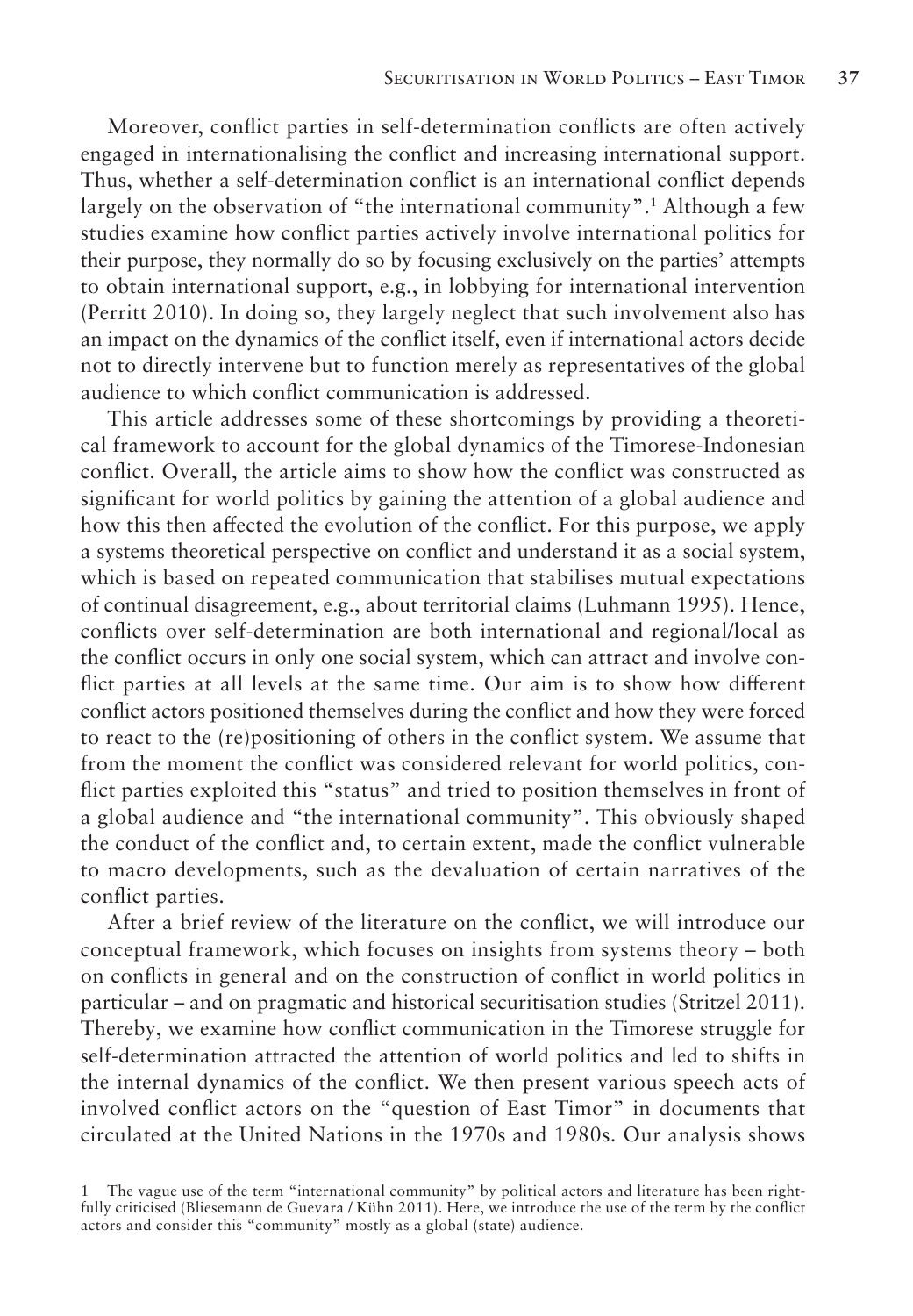how the self-determination conflict in East Timor was successfully constructed as a matter of world politics by both securitising and desecuritising speech acts made by the conflict actors. From 1975 onwards, these speech acts constituted a conflict system beyond the actual conflict region. When violence in East Timor regained attention in world politics in the early 1990s, the speech acts from various actors at the UN repeated the established arguments from the early phase of the conflict, such as the lack of self-determination of the Timorese people and the unlawful occupation and invasion by Indonesia. This recourse shows how important the strategic communication in this early period proved to be for the conflict system and international reaction at a later point in time.

We demonstrate that a comprehensive understanding of self-determination conflicts cannot separate the international from the regional, domestic or local level, but that a conflict takes place at all these "levels" at the same time and in the same conflict system by actively involving actors and audiences of these "levels".

#### **The conflict on East Timor: literature review**

East Timor has received much scholarly attention since the referendum on independence in 1999, the subsequent violence and then international peacebuilding and state building (Chopra 2002, Fox / Babo-Soares 2003, Lemay-Hébert 2011). While some recent studies are re-discovering the conflict history (Kammen 2015, Leach 2017), even with a focus on the Timorese or Indonesian political discourse in the 1970s (McRae 2002, Hicks 2014), only a few studies revisit the failed decolonisation in the 1970s and 1980s as a fruitful case for empirical and theoretical reflections on international politics (Carey / Walsh 2010). The conflict in the 1970s and later was largely portrayed as heavily influenced by the logics of the Cold War, particularly regarding the strong relationship between Indonesia and the US and Australia (Hoffman 1977, Chomsky 1979, Sidell 1981). Furthermore, literature with an international focus seems to consider self-determination struggles as international per se, since they negotiate the conflict between contradictory norms in international law, i.e., the right to freely choose sovereignty and international political status with no interference (as laid out in Chapter I of the UN Charter) and the right to territorial integrity (Clark 1980). Up until the 1990s, we find several international law studies regarding the status and self-determination of East Timor (Elliott 1978, Simpson 1994) or the genocidal intensity of violence inflicted by Indonesia (Clark 1981, Taylor 1991).

Studies with a regional and domestic focus have analysed the political behaviour of Indonesia (Hoadley 1977), the internal dynamics in Indonesia that led to the invasion and later stabilised the occupation (Anderson 1993, Tan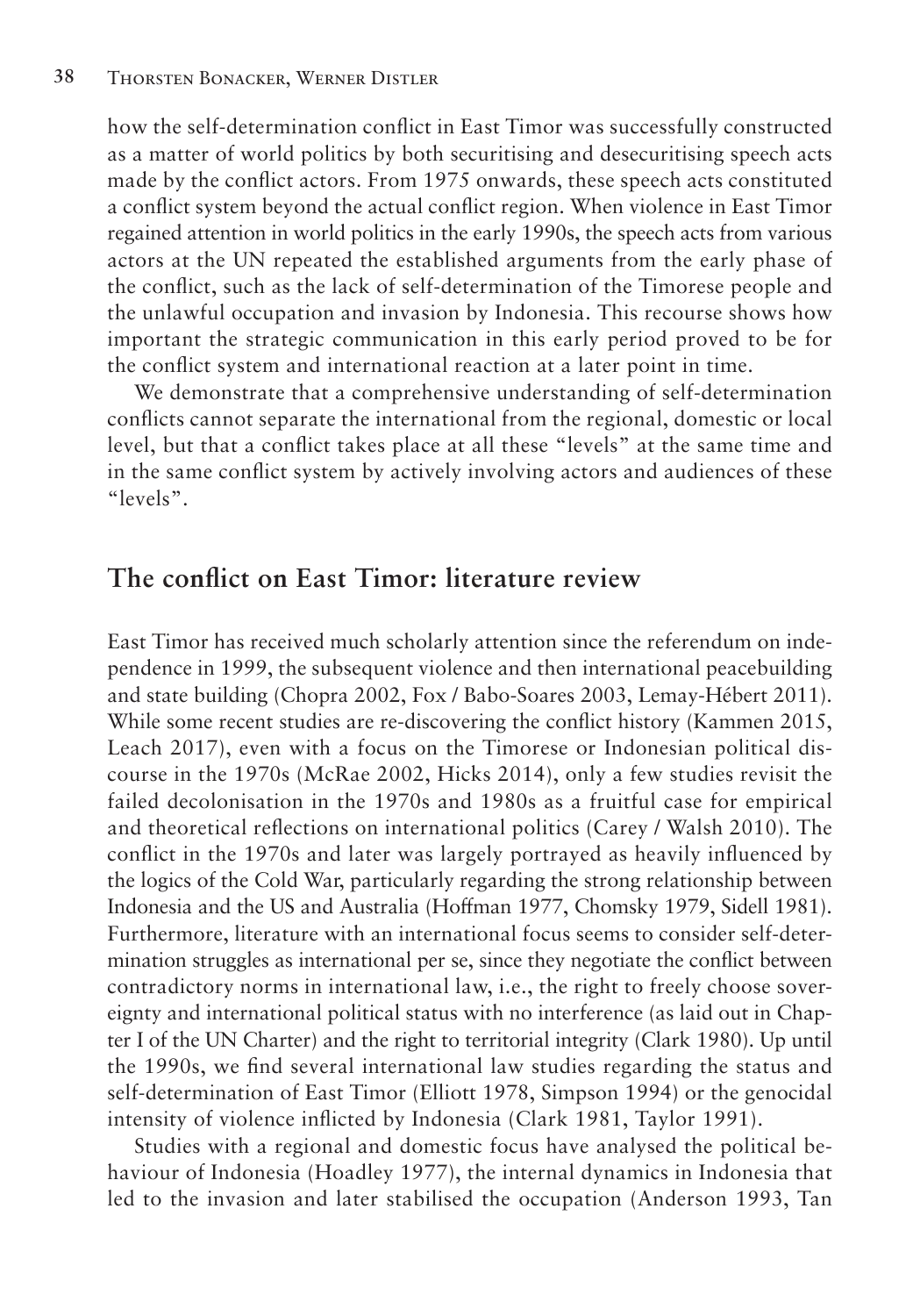2015), and the consequences of the "Indonesianisation of East Timor" (Lawless 1976, Weatherbee 1981), with a focus on violence (Franke 1981). This retrospective shows that literature in general understood the conflict of East Timor either as part of the larger picture of international conflicts or as regional or local territorial conflict and was more concerned with the interests of actors than the dynamics of the conflict over time – a gap we hope to fill with this article.

On a broader level, our article also speaks to literature concerned with discourse at the United Nations. For one, the UN is used by states as an arena for strategic behaviour. States engage with the UN to position themselves and change international policies in the longer run: in an analysis of Libya's strategy against the UN sanctions regime, Hurd concludes that "Libya sought to undermine the legitimacy of the sanctions regime by reinterpreting the norms of the Council and the international community" (Hurd 2008: 137). In his views, governments engage with the UN because the "legitimacy of the Council emerges as a power resource that is at one and the same time valuable to states but also vulnerable to disruption, reinterpretation, and delegitimization" (ibid.). As we will show, the actors in the Indonesian-Timorese conflict were heavily engaged in such strategic behaviour. However, these strategies of states are always formed by the structure and dominance of specific discourses at the UN. Dominant, shared understandings of political issues at the UN can shape state behaviour, whether on climate change and security (Detraz / Betsill 2009), stabilisation after conflict (Curran / Holtom 2015) or humanitarian intervention and state building (Walling 2013, Bonacker et. al. 2017).

We suggest an alternative perspective on the conflict of East Timor and its dynamics at the UN, integrating individual strategic behaviour and international dynamics in a framework based on systems theory, world politics and securitisation.

#### **Conceptual framework**

From a systems theoretical perspective, conflicts are complex and dynamic social processes characterised by repeated articulations of the incompatibility of subject positions (Diez et al. 2006: 565, Stetter et. al 2011: 445). Conflict parties constitute themselves by rejecting the communication of others, e.g., by refusing to agree on certain claims. Once established, a conflict system generates more or less stable expectations about future rejections, and conflict parties assume that opponents deny their claims (Luhmann 1995, Messmer 2007). Disagreement becomes the dominant mode of communication. An important implication of a systems theoretical understanding of conflict is that there is only one single conflict system in which conflict communication occurs.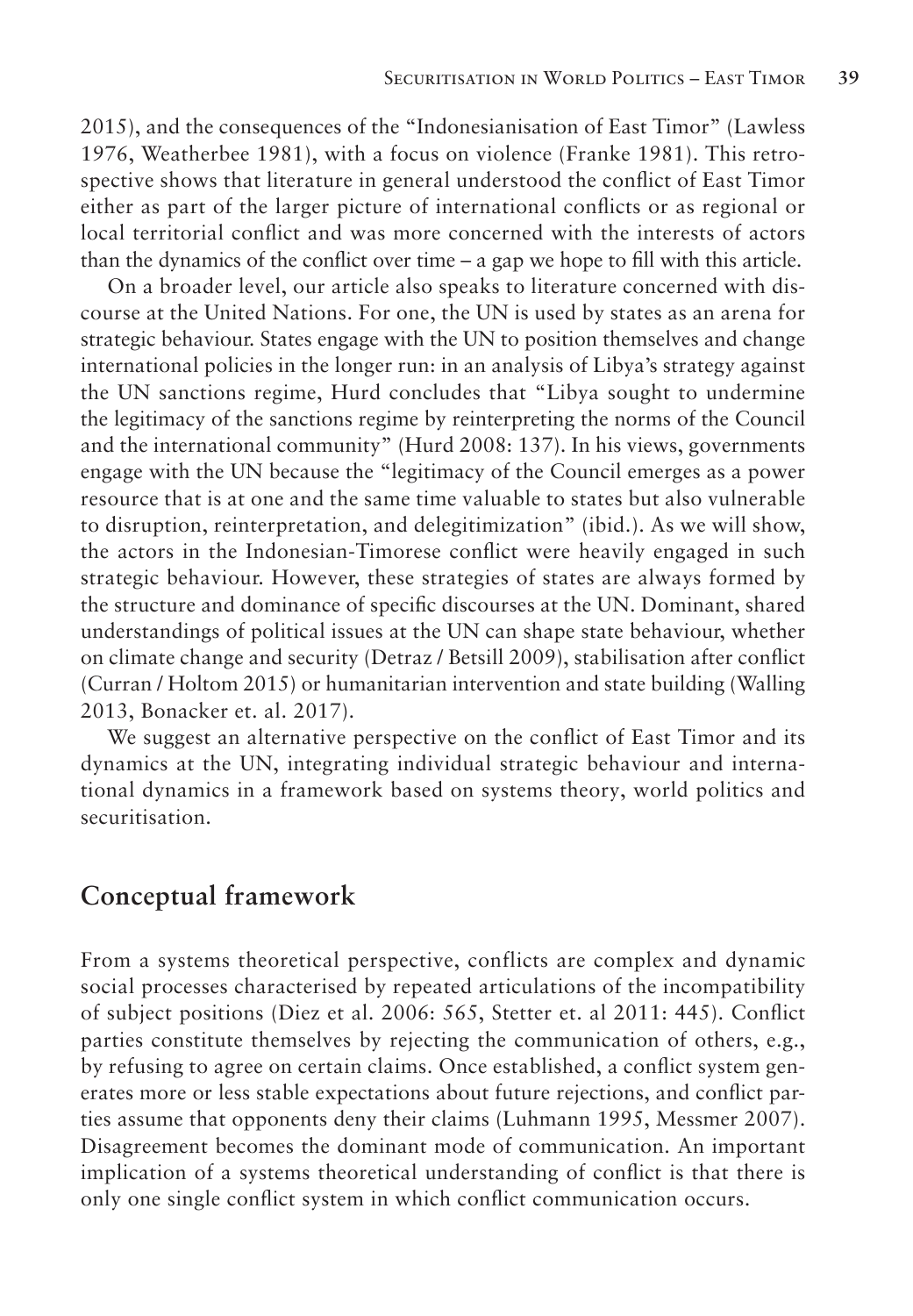A key assumption of the article is that conflicts may emerge as territorially bounded, but normally are embedded in a variety of different functional systems that operate globally. Although primary conflict parties directly fight each other in a given territory, a conflict system can depart from that by being debordered with the involvement of, for instance, international organisations. As Sienknecht (2018) has argued, the conflict parties, as well as secondary parties and international organisations, can contribute to a globalisation and debordering of the conflict system by stabilising communication structures on the global level. By successfully addressing international organisations the conflict system manages its connectivity to world politics. As we will see in the case of East Timor, debordering provides non-state actors with the opportunity to be included in world politics although they are excluded in domestic politics. At the same time, states can also make use of debordered conflict communication, e.g., by blaming conflict parties for adopting terrorist strategies. Furthermore, diaspora groups can involve other countries in a conflict system. In that regard, the Timorese-Indonesian conflict, although it occurred mainly in the occupied territory of East Timor, also involved neighbouring countries, regional organisations and states with huge Timorese diaspora communities, such as the Netherlands and Ireland.

Even in countries without a significant Timorese diaspora, such as Germany, the conflict was processed when human rights activists successfully politicised the Timor question, managing to get the German city of Weimar to declare Suharto, the president of Indonesia, as a persona non grata in 1995 (Buchsteiner 1995). This already indicates that the dynamics of the Timorese self-determination conflict became transformed in its globalisation through the involvement of world politics. Theoretically, this does not come as a surprise, as historically the legal principle of self-determination of nations was a key driver for the evolution of world politics as well as the emergence of international law (Albert 2016: 207). Thus, if a conflict system is observed by world politics as a self-determination conflict, it seems very likely that it will be considered as a matter for global political affairs.

Against that background, it can be shown how a conflict actually becomes debordered and constructed as a conflict in world politics. A potential way of gaining political attention is to raise security concerns and either ask for protection for a threatened referent object or for the justification of security policies. Merging the notion of conflict in systems theory with the securitisation framework, Diez et al. (2006) argued that securitisation can be understood as intensification of a conflict, in that incompatible subject positions perceive each other as threats to their own identity. As Stetter et al. (2011) have shown, securitisation theory shares some basic assumptions with systems theory, for instance that conflict is processed and constructed by communication. The securitising move, defined by the Copenhagen School (Buzan et al. 1998) as an attempt to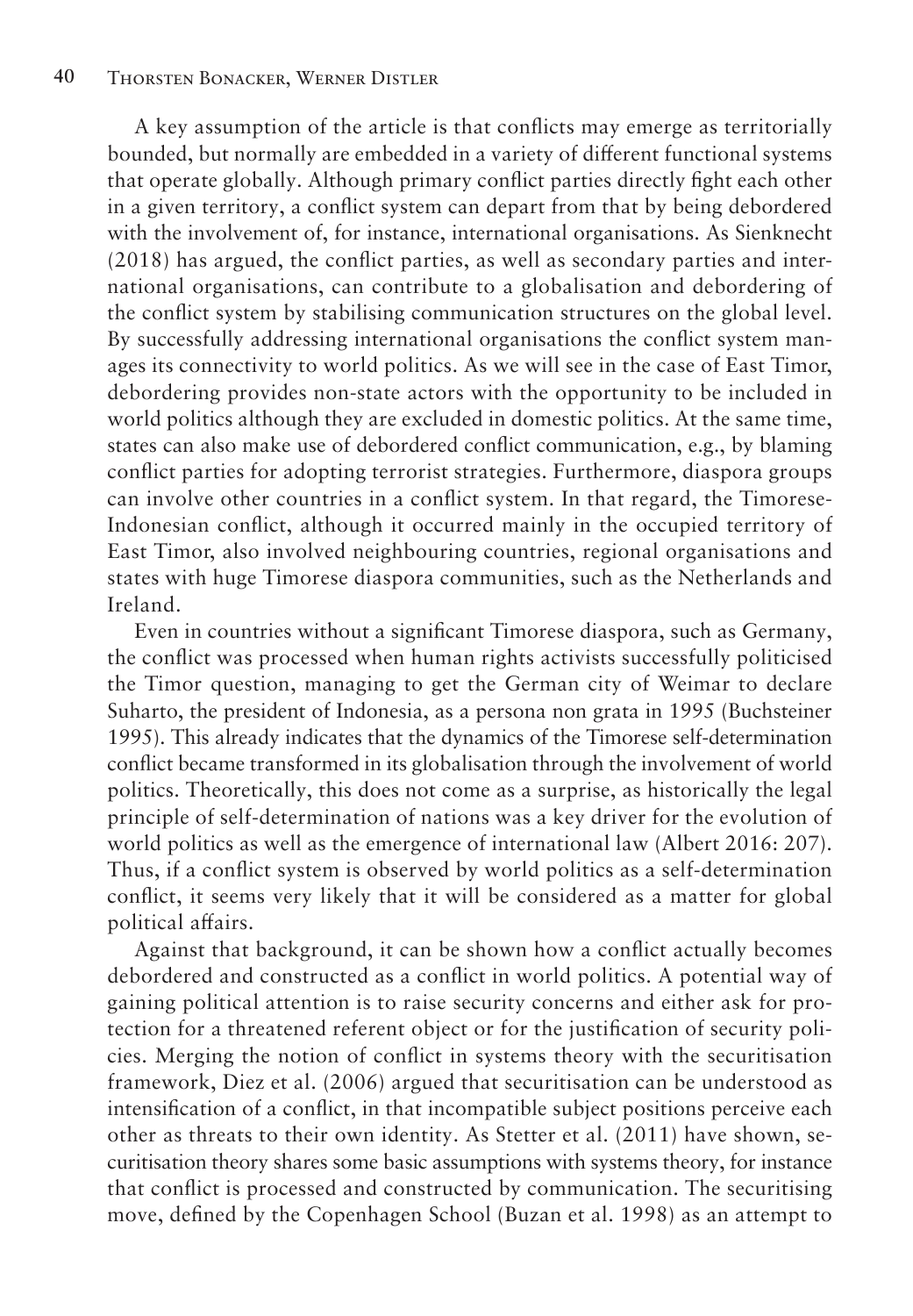discursively portray a referent object as worthy of protection and at the same time as existentially threatened, can thus be seen as both embedded in a conflict system and continuing the conflict.

For our analysis of how the conflict system has evolved over a longer period and has been globalised by gaining the attention of world politics, we use secondgeneration, pragmatic securitisation frameworks, which build on the original Copenhagen School, but have transformed and developed it substantially (compare e.g., Balzacq 2005, 2011) and suggest a "radically processual understanding of producing security" (Stritzel 2011: 343). Instead of a universalist, static understanding of what securitisation as a speech act is in one specific situation (Buzan et al. 1998 / Vuori 2008), these perspectives underline both 1) the historical embeddedness of securitisation, and 2) the relational, strategic character of speech acts. For our understanding of the "deep historicity" of securitisation (Stritzel 2011: 250), studies should reconstruct "empirically how actors in the social field of security think, talk and practise security at a particular point in time. An indication of current meanings is thereby usually suggested by their relationship to past meanings/practices" (Stritzel 2011: 346). The meaning and practice of security are open for transformation, and "(c)hanges in the practices of security over time translate into changes in the meaning attached to security, which can in turn become temporarily stable and hegemonic before it becomes transformed again" (ibid.).

Regarding the strategic character, literature has shown how actors use securitising moves with very different intent and towards very different audiences, for example to raise an issue on the political agenda, legitimate future or past action, to claim control or to deter (Vuori 2008: 76). Securitisation is thereby always an operation of the political system (Albert / Buzan 2011) and a strategic practice in conflict communication, seeking to intensify the contention, but also to constantly involve political actors (Balzacq 2011). By securitising the conflict, conflict parties aim to mobilise immediate political support either by their followers or by secondary parties. However – and that constitutes the key relational aspect of securitisation – actors cannot control the effects of such strategic uses. Securitising (as well as desecuritising) moves can fail altogether, because they are ignored, or even lead to resistance and "counter-securitisation" (Stritzel / Chang 2015). In conflict communication, any "securitizing move becomes necessarily unstable and risky because the intended perlocutionary effect of, for example, persuading an audience to provide legitimacy for a speaker to deal with a perceived threat may actually result in delegitimation and loss of power for a speaker" (Stritzel 2011: 350). To summarise, securitisation is embedded in "complex transnational flows that involve multiple actors, multiple audiences and multiple transnational encounters in different discursive locales" (ibid.) – the particular role of securitisation for each conflict case has to be empirically reconstructed.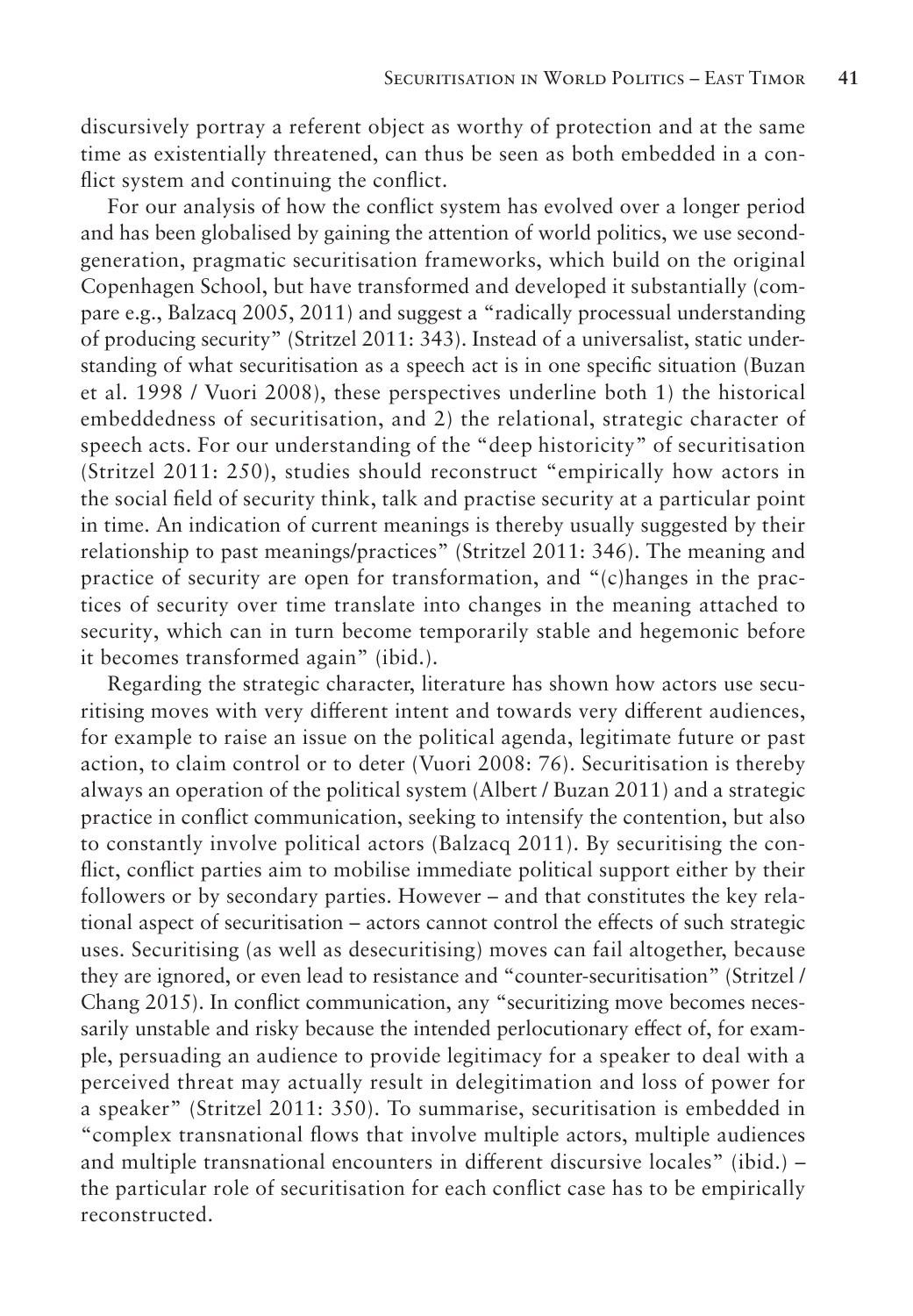From these theoretical insights, we can draw a couple of conclusions for our empirical analysis. First, self-determination conflicts are not affairs of world politics per se but must involve world political communication and thus be constructed in a way that resonates with world politics. For our empirical analysis we assume that the United Nations, beyond other roles, functions as a symbolic representation of a global public, which means that if a conflict on self-determination attracts the attention of the UN and its different bodies, it is likely to be considered as a matter of world politics. Second, one way of linking a conflict system to world politics is to raise security concerns and direct them to a global audience. Whether this succeeds depends largely on whether communication is continued with reference to world politics. And third, if a conflict system is established, actors are forced to react to conflict communication, mostly in an antagonistic manner. They are aware of the constant observation by others, particularly by a global audience. This likely initiates shifts in the conflict dynamics. Furthermore, it keeps the conflict open to world political affairs.

For our empirical analysis, we analysed speech acts of selected actors in public UN documents, including resolution texts, letters distributed for members of UN bodies such as the United Nations Security Council (UNSC) and the General Assembly, answers to reporting requests of UN bodies and press releases from state missions to the UN. In addition, a few internal documents of the UN Secretariat, obtained in archival research at the UN archives in New York City, have been included to trace the conflict dynamics and the position of the Secretary-General. We have selected the colonial administrator Portugal, the invading state Indonesia, pro-Indonesian political parties, the Timorese resistance (FRETILIN), states that supported the resistance and the UN secretariat as speaking actors in the conflict system – all actors that were directly involved in the conflict communication in the mid-1970s. Of course, numerous actors have spoken on the conflict in the UN, and our choices are only a section of such voices.

However, much has been written on, for example, Australia's difficult role in the conflict (Hoffmann 1977, Burchill 2000), and our goal is not to give a complete, exhaustive analysis of speech acts and positions, but rather to explore with this example the specific function of security-related communication by directly involved actors in establishing a conflict system. The content analysis of nearly 40 selected documents was guided by the suggestion of the Copenhagen School and pragmatic frameworks, which we can use to study security by identifying and contextualising speech acts with a security-, threat- and danger-related vocabulary (Buzan et al. 1998, Stritzel 2011). It is important to note that all sources, because they were "fed" into the UN system, are original English texts or have been translated by the speaking actors into English. While we are con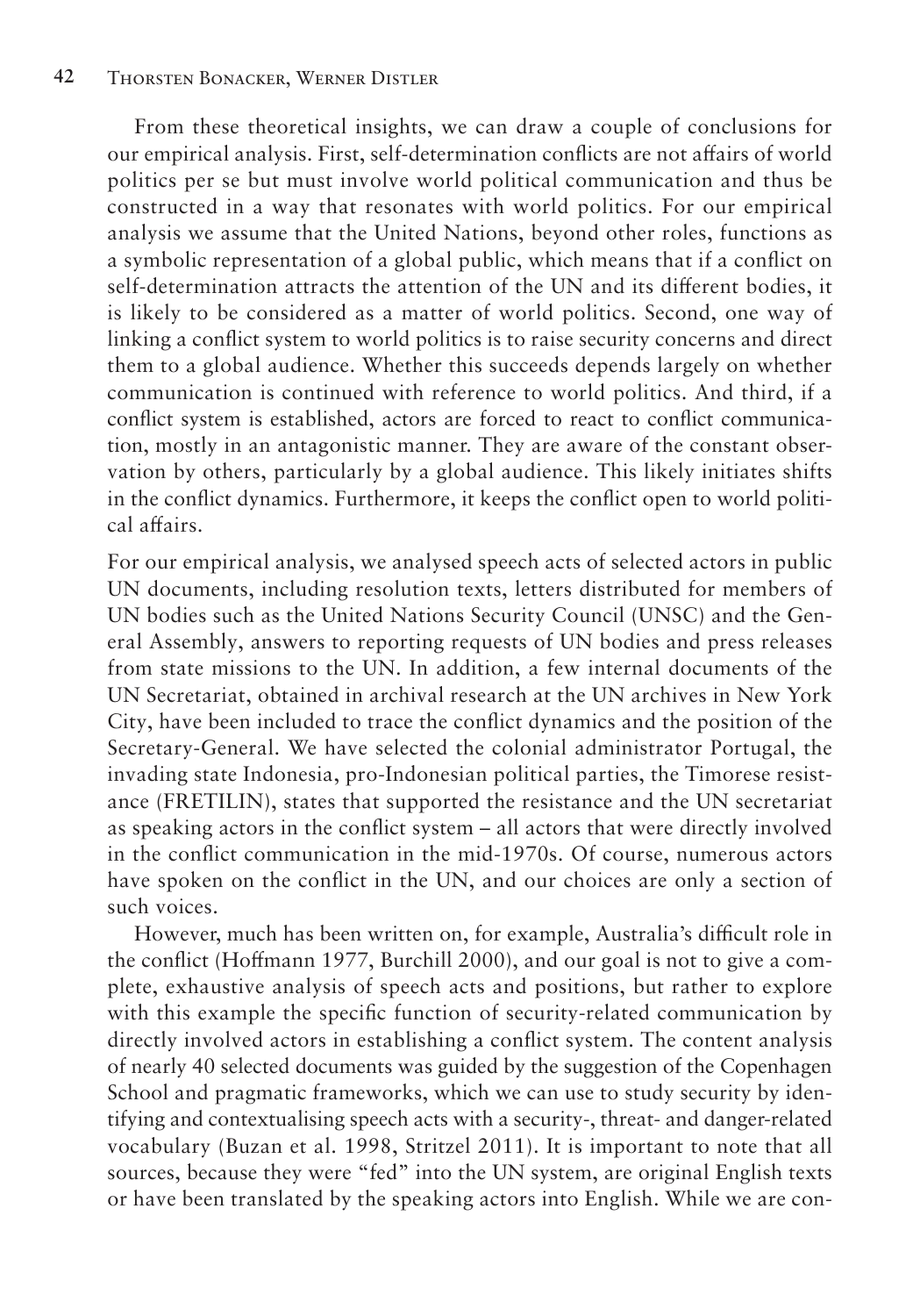vinced that all actors involved communicated and translated very strategically and consciously in the United Nations, which is the primary international authority on questions of official self-determination, we do not want to imply that (de)securitisation strategies and discursive practices are the same in all communication of the conflict actors. We will briefly mention some of those differences for the case of Indonesia below. When considering texts of the UN itself (the Secretariat and the General Secretary), one must remember that as a potential "neutral" party, the speech acts are very different from those of the involved conflict parties.

Finally, our analysis represents one particular dimension of global communication – of course, there are more, such as the global Civil Society solidarity movements on Timor-Leste (Simpson 2004), which we have not focused upon here. In the following chapter, the initial internationalisation of the conflict, the conflict actors and early securitisations will be introduced, followed by an in-depth analysis of the securitisation of conflict communication.

#### **The self-determination conflict of East Timor in world politics**

#### Internationalisation of the conflict in Portuguese Timor in 1975

Despite the decision of the 4th Committee of the UN General Assembly (UNGA) to declare East Timor a "non-self-governing territory" in 1960 and thereby putting it on the agenda of decolonisation, the Salazar/Caetano government of Portugal defined East Timor as an "overseas province", not a colony, and refused any cooperation with the UN (Clark 1980: 3–5). Only the revolution in Portugal in April 1974 led to the acceptance of the need to start decolonisation. Therefore, even before 1975, the East Timor question had been internationalised to a certain, but still confined degree.

Shortly after the revolution in Portugal, several Timorese political parties "emerged in the Territory, each advocating at the time different alternatives for the future of Timor: the União Democrática Timorense (UDT) which supported the continuation of the Portuguese presence, […] the Frente Revolucionária de Timor-Leste Independente (FRETILIN), […] which advocated complete independence of East Timor after a relatively brief transitional period and the Associação Popular Democrática de Timor (APODETI) which favoured integration with Indonesia" (UN DPA 1976: 8). External observers generally agreed that the emerging parties, including FRETILIN, did not embrace radical political programmes or ideology (ibid.: 10). Centrist UDT and leftist FRETELIN even managed to form an alliance in January 1975, coordinating the efforts towards independence and entering in negotiations with the Portuguese administration.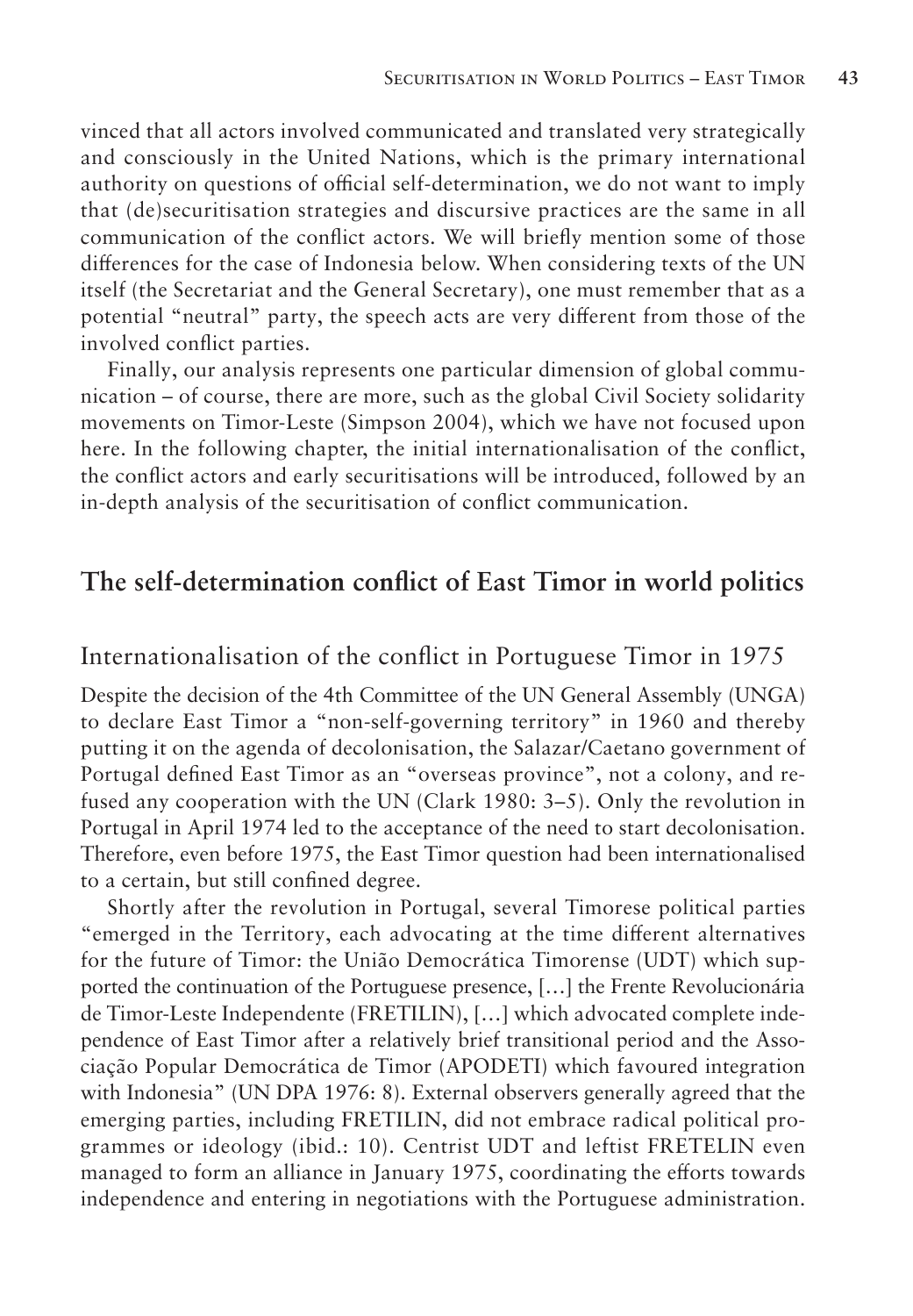However, the UDT/FRETELIN coalition broke down in May, amid disputes over relations with Indonesia. In August 1975, fighting between UDT and FRETILIN broke out (after UDT attempted a coup), eventually resulting in a victory for FRETILIN in most parts of the territory in September.

As mentioned above, Portugal accepted its responsibility as the administrating authority of a non-self-governing territory and the need to initiate decolonisation in 1974. However, the new Portuguese government and the new administration in Dili both failed to maintain enough authority in their respective arenas to guide the process. Several initiatives had been started in 1975, e.g., decolonisation talks for the formation of a transitional government and diplomatic meetings with Indonesia in Rome. But the political parties could not be persuaded to comply, the Portuguese army in East Timor disintegrated, and the Governor eventually fled to the small island of Atáuro on 28 August 1975. Even after FRETILIN established control in autumn 1975 and "repeatedly declared that they wanted the Portuguese authorities to return to East Timor and resume the process of decolonization" (UN DPA 1976: 23), no agreement could be reached. On 28 November 1975, FRETILIN declared independence from Portugal as the "Democratic Republic of East Timor" (ibid.: 17–27). When the invasion of Indonesia followed, in December 1975, any de facto control by Portugal ended. However, Portugal remained the official Administering Power under Chapter XI of the UN Charter, a crucial factor in the decades to come (Simpson 1994: 324), because it allowed Portugal to repeatedly raise the issue of self-determination of East Timor towards international audiences.

Turning to Indonesia, at first sight the invasion of East Timor appears consistent with the project of Indonesian expansion. Just a couple of years before, West Irian, the former Netherlands New Guinea, had been incorporated into Indonesia with little concern for local resistance (Saltford 2003). But in fact, Indonesia had shown very little interest in East Timor before 1974 (UN DPA 1976: 41). In late 1974, the position of the Indonesian government changed and the Indonesian Foreign Minister Malik was quoted as "saying that there were only two choices opened to the Timorese: 'remain under the Portuguese or combine under Indonesia'" (ibid.: 48). The Indonesian government developed a strategy that allowed "President Suharto […] to successfully brand the new Fretilin Government as 'communist' when it came into power" (Hicks 2014: 197). FRETILIN was securitised as an existential threat for pro-Indonesian Timorese and even the whole region from early 1975 onwards: "an independent Timor would be open to influence by the great Communist powers and undermine regional security" (UN DPA 1976: 15–16). This threat perception and securitisation of "communism" is key to the understanding of the invasion. In the political ideology of the Indonesian "New Order", established amidst massive anti-communist violence in 1965/66, the fight against the communist threat was constitutive and "communists were not only villains in this tale, but also, more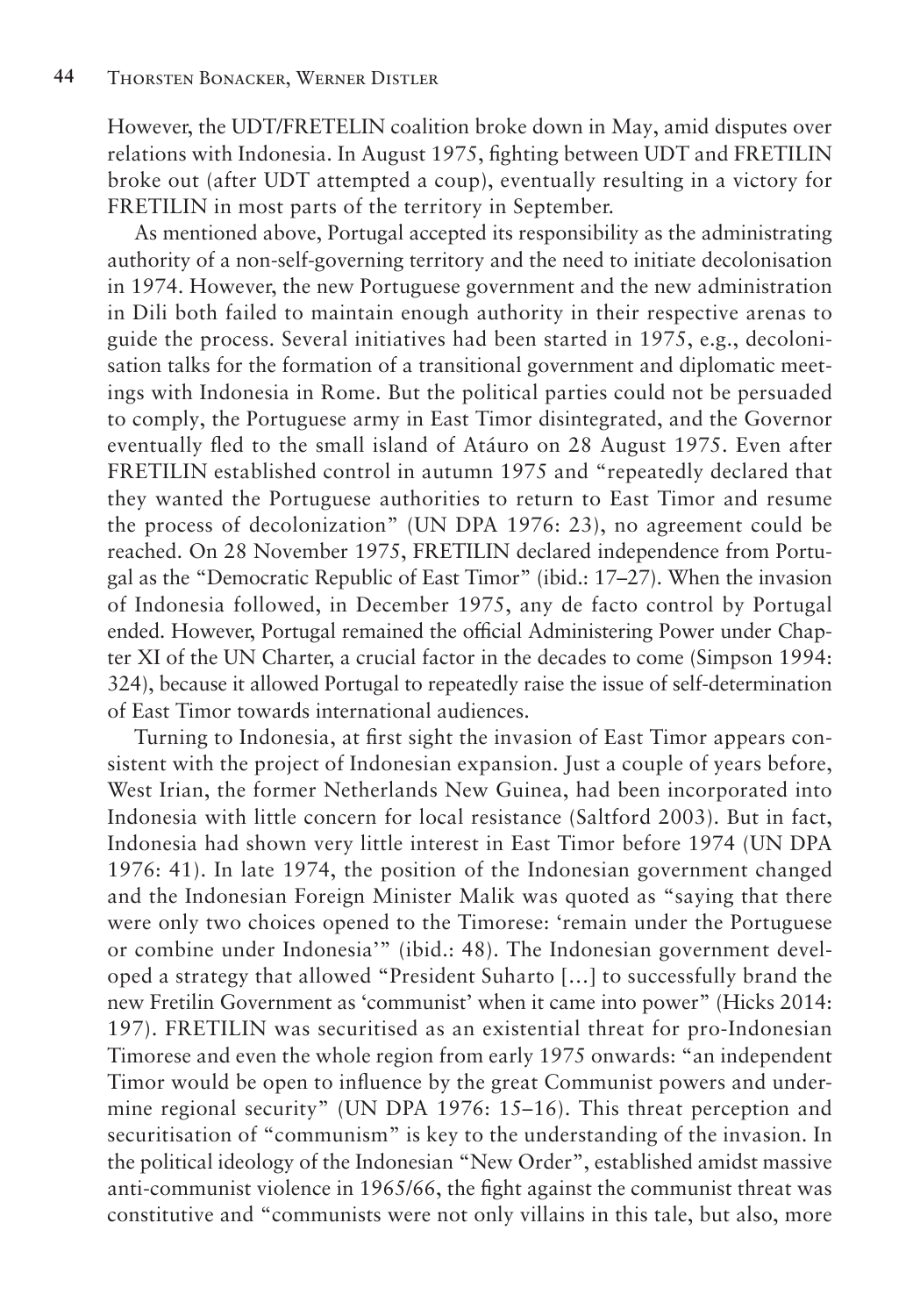importantly, the threat extraordinaire to the unity, security, and survival of the fragile and vulnerable collectivity that was Indonesia" (Tan 2015: 96).

With the invasion in December, we can identify a clear initial internationalisation of the conflict and conflict communication. The debates at the United Nations intensified and both the UNGA and the UNSC condemned the invasion and called upon Indonesia to withdraw from East Timor. While UNSC Resolution 384 (1975) from December was adopted unanimously, the second UNSC Resolution from April 1976 foreshadowed rifts in the UN on the question of East Timor – Japan and the United States abstained. From the very beginning, the UNGA resolutions offered a more divided picture. UNGA resolution 3485 from 12 December 1975, which "strongly deplores the military intervention of the armed forces of Indonesia in Portuguese Timor", was adopted by 72 votes to 10, with 43 abstentions. Important Asian states had voted with Indonesia against the resolution, inter alia India, Japan, Malaysia and the Philippines. Major powers such as France, the United Kingdom and the United States abstained.

The communication on the process of decolonisation in 1975 and the invasion of Indonesia in East Timor in December 1975 had firmly established the conflict system in world politics, with competing references to self-determination. The speech acts from the period up to the early 1990s show the overall strategic attempt of the main conflict actors at the United Nations to uphold or silence the conflict communication on East Timor at the UN, whether specific aspects or in general, plus the concrete use of (de)securitising and counter-securitising moves in these strategies.

#### Upholding or silencing the conflict communication on East Timor at the UN

The discursive strategy of Indonesian conflict communication focused on dismissing the conflict in East Timor as quickly as possible from international considerations. Being aware of the importance of "self-government" at the United Nations, Indonesia actively attempted to frame the issue as under control and resolved (Austin / Beaulieu-Brossard 2018). The government insisted that the integration of East Timor into Indonesia in late 1975 and early 1976 was an act of voluntary decolonisation and self-determination of the Timorese people and that the matter should thus no longer be discussed. In this move, which remained stable over the next decades, Indonesia referred to a specific series of events. First, the creation of a "Provisional Government" on 17 December 1975 by four pro-Indonesian parties in Dili, followed by a first meeting of a "Regional Popular Assembly" in Dili on 31 May 1976, which adopted a resolution requesting integration with Indonesia. Furthermore, the visit of a Timorese delegation and formal presentation of a petition requesting integra-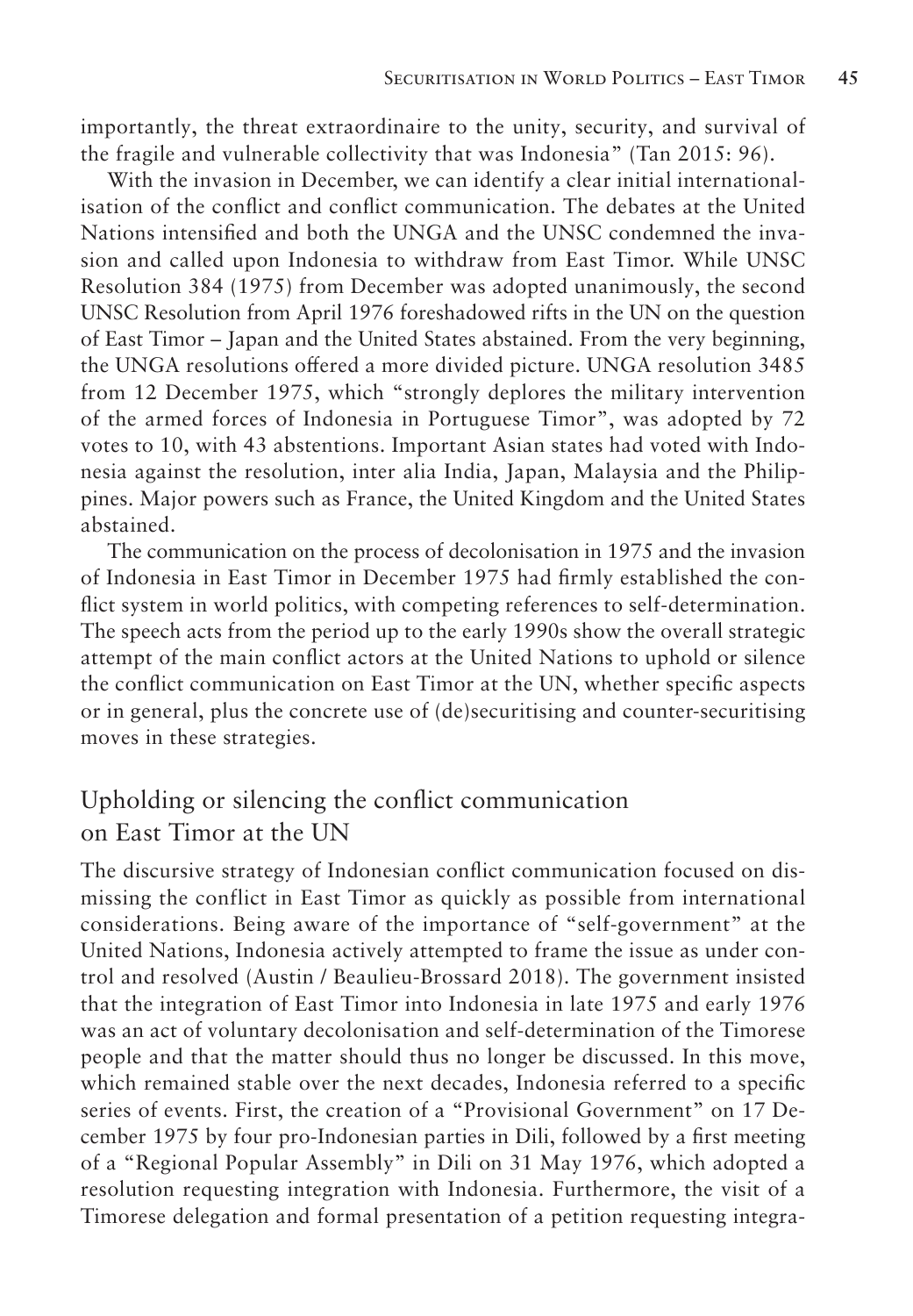tion to President Suharto of Indonesia on 7 June 1976 and the visit of an Indonesian fact-finding mission to East Timor to ascertain the wishes of the people on 24 June. Finally, based on a favourable report of this fact-finding mission, the approval of a bill for the integration of East Timor into Indonesia by the Indonesian parliament in July 1976 (A/32/90 (1977); Clark 1980: 10).

In UN documents, Indonesia continued to repeat, until the 1990s, that the decolonisation had been accomplished, trying to counter the claim that East Timor was de facto still a non-self-governing territory under unlawful occupation.2 As mentioned above, several Timorese parties eventually supported the integration into Indonesia: APODETI and UDT as well as KOTA (Klibur Oan Timor Aswain / Association of Timorese Hereos) and the Partido Trabalhista (Labour Party). For the purposes of this paper, we consider their speech acts only for the period of 1975 until mid-1976. Afterwards, Indonesia took over the primary role of speaker in the UN. After the invasion in December 1975, the pro-Indonesian Timorese parties communicated that the integration with Indonesia was de facto and irreversible and that a new, pro-Indonesian "provisional government" had taken territorial control of the country.<sup>3</sup>

As the official administrating authority of East Timor in the United Nations system, Portugal was deeply entangled in the conflict system, while no longer having any territorial control after 1975. Portuguese governments used their position and communicated on behalf of the Territory to the global public. As administrating authority, Portugal was asked to provide regular information on East Timor by the UNGA. While Portugal took a moderate stance towards Indonesia over time, the country never "left" the conflict system or agreed to dismiss the issue overall – also because the Timorese resistance repeatedly addressed Portugal. With Portugal taking a moderate stance towards Indonesia in the 1980s, other states carried the burden of keeping the communication on the conflict and Timorese resistance alive in the global public – namely Angola, Cape Verde, Guinea-Bissau, Mozambique and São Tomé and Príncipe, all former Portuguese colonies.

This support can be traced back to 1975, when they acknowledged the declaration of independence by FRETILIN, shortly before the Indonesian invasion (A/C.4/807 (1975)). Their key mechanism of support was the dissemination of the speech acts of FRETILIN and reports on the situation on the ground as part of official documents in the UNSC and UNGA. They gave important visibility to the issue in the 1980s, especially against the background of the abovementioned successful silencing campaign of Indonesia regarding resolutions. The documents provided contained details on large-scale Indonesian military

<sup>2</sup> A/32/90 (1977); UN Archive, S-1043-0001-06, 1982-10-15\_Letter by Indonesian Representative to Fourth Committee; S/16132 (1983); UN Archive, S-1043-0056-0006, 1990-08-07 Letter by Indonesian Representative to UN Special Committee on Colonial Independence.

<sup>3</sup> UN Archive, S-0904-0039-01, 1975-12-07 Telegram by Timorese President to SG.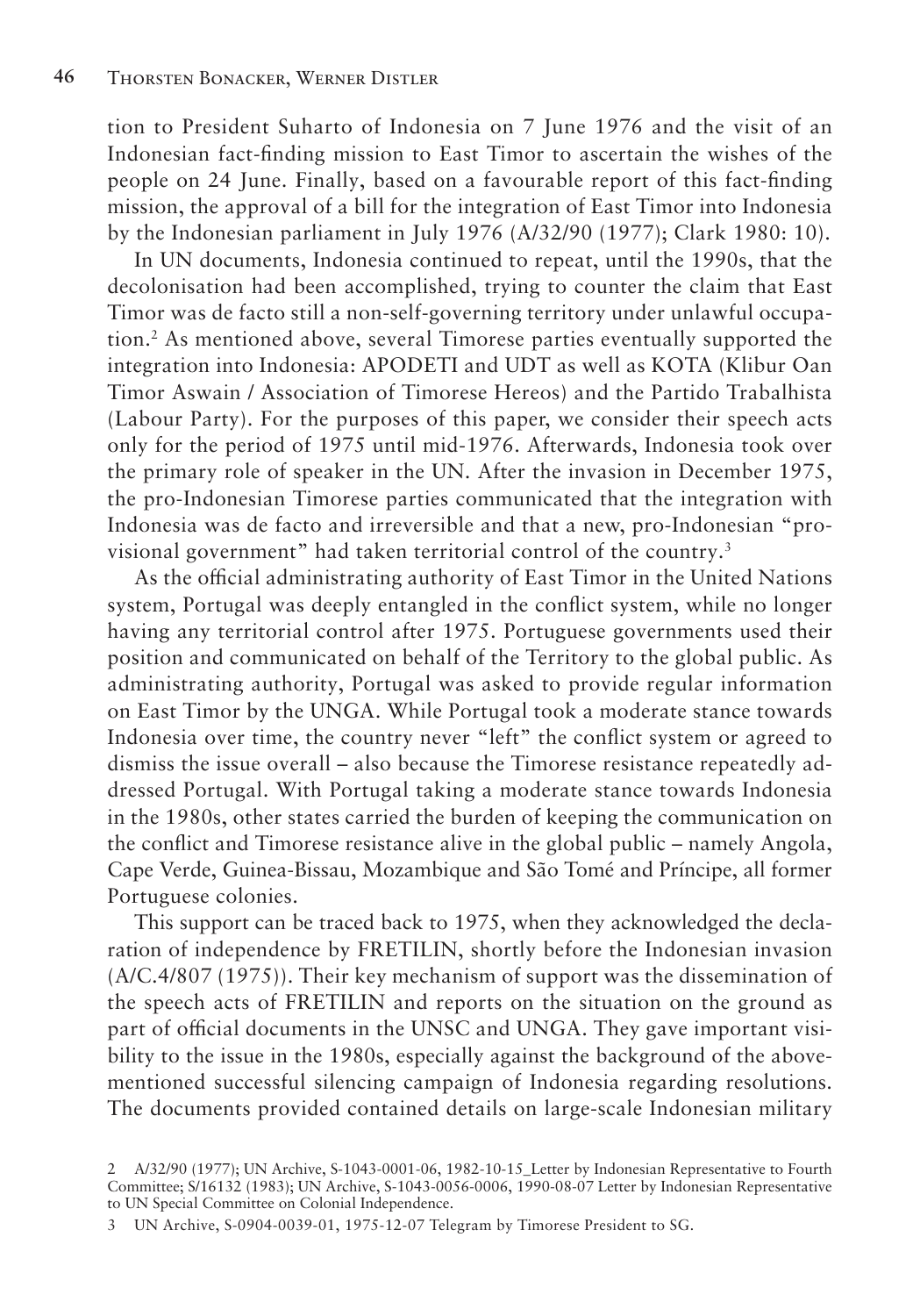operations and killings (S/16083 (1983); S/16759 (1984)), FRETILIN counterattacks (A/39/345 (1984)), the desperate situation of citizens due to hunger and Indonesian human rights violations (S/16819 (1984)), referring to Indonesian civil society sources as well.4 These states supported the argument that self-determination of the Timorese people was still an open issue.

Throughout 1975, FRETILIN tried to globalise the issue of decolonisation at the United Nations with direct communication via letters to UN actors such as the Secretary-General or the President of the UNSC.<sup>5</sup> Tragically, only the invasion by Indonesia firmly established East Timor as a problem of world politics, but in consequence, FRETILIN had to react to the rapid integration into the larger country. FRETILIN tried to delegitimise this process by comparing it to other global issues, such as Israeli actions towards its Arab citizens or the South African Apartheid regime.6 In their speech acts for international audiences, FRETILIN always tried to underline the international dimension of the occupation: "Indonesian's expansionist war against East Timor […] should be a warning to the tens of small and medium size States around the world, particularly in Africa and Latin America, that their existence is always threatened."7 Not being a state, FRETILIN had a structural disadvantage in comparison with Indonesia in state-centred world politics. As mentioned above, the distribution of letters and statements in the UNSC and UNGA was carried out by supporting states trying to keep alive the argument that the question of Timorese selfdetermination remained unresolved.

Indonesia tried to silence speech acts from the Timorese resistance, which were transmitted by other states in the UN, by insisting that these speech acts were illegitimate. One example from a statement of the Indonesian representative from November 1983:

I have the honour to refer to the letter of 7 October 1983 from the representatives of Angola, Cape Verde, Guinea-Bissau, Mozambique and Sao Tome and Principe containing a request to circulate a letter from a so-called representative of 'FRETILIN' […]. My Government regrets the circulation of that document and wishes to note that this is not the first instance of manipulation of United Nations procedures (S/16132 (1983)).

The votes in favour of resolutions to condemn Indonesia indeed dwindled over the years. Indonesia (defining itself as an anti-colonial state) invested massive diplomatic resources to counter its securitisation as occupying power of East Timor. While the UNGA adopted several additional resolutions after the inva-

<sup>4</sup> For example, Mozambique asked for the circulation of a report on East Timor by the Indonesian NGO "TAPOL" in the UNSC: S/17744 (1986).

<sup>5</sup> UN Archive, S-0904-0039-01, 1975-12-04 Letter from Jose Ramos-Horta to Security Council President; UN Archive, S-0904-0039-02, 1975-09-05\_Cable by FRETILIN to SC; UN Archive, S-0904-0039-02, 1975-10-09\_Summary of Cables by Jose Ramos Horta to SG.

<sup>6</sup> UN Archive, S-0904-0039-03, 1976-06-24\_Cable by Mari Alkatiri.

<sup>7</sup> UN Archive, S-0904-0039-05, 1977-10-29\_Communication by FRETILIN.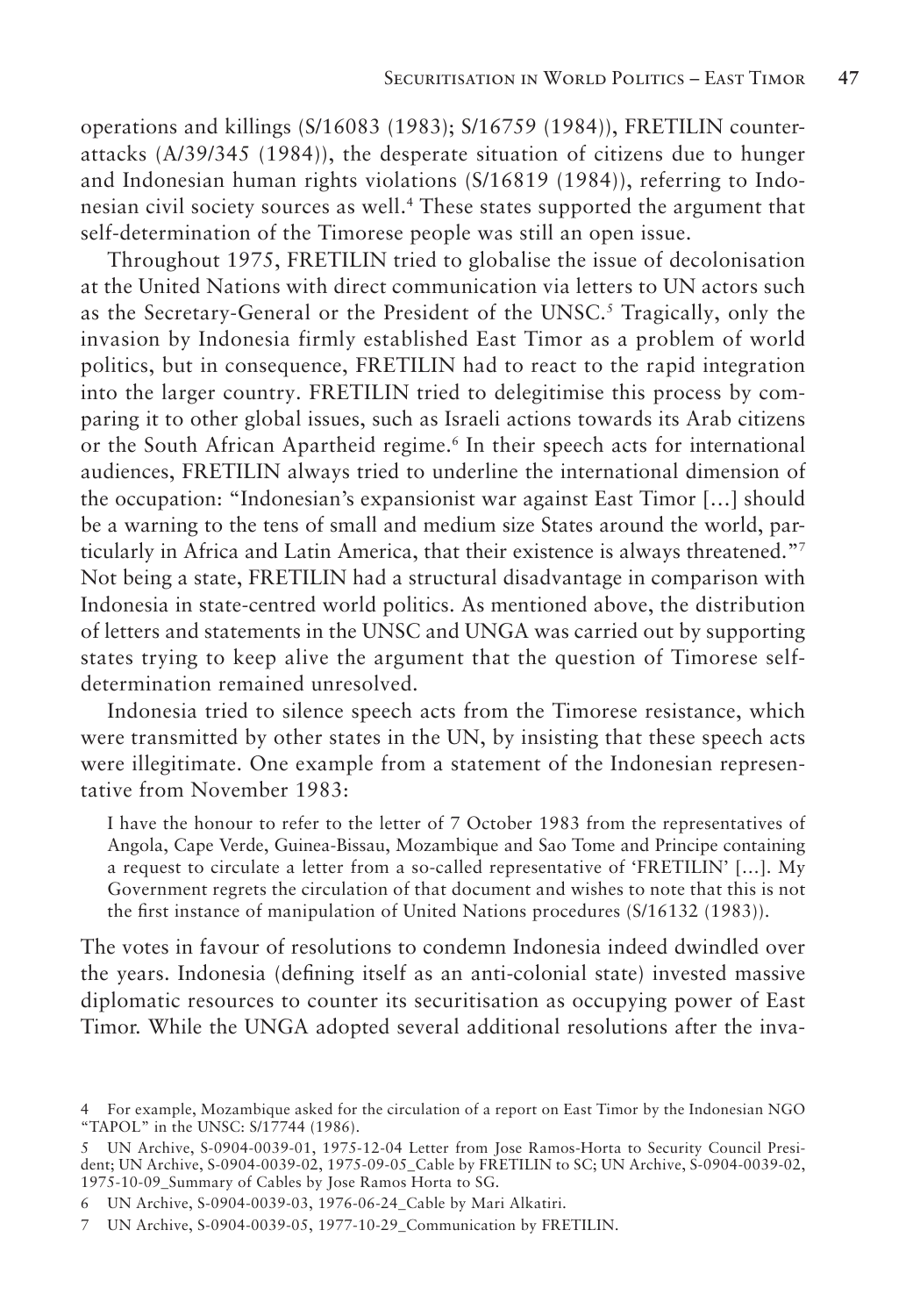sion,<sup>8</sup> they "became less damning because of intense Indonesian lobbying, the eventual result of which was East Timor's complete removal from the agenda after 1982" (Simpson 1994: 325). Following the UNGA resolution 37/30 (1982), the debate was remitted to "the somewhat lonely deliberations of the Special Committee on the Situation with regard to the implementation of the Declaration on the Granting of Independence to Colonial Countries and Peoples" (Maley 2000: 25). It took until the 1990s for East Timor to "re-appear" in the debates of the prominent UN bodies as a problem of word politics.

The UN Secretariat and the UN Secretary-General (UNSG) were involved as the relevant public audience on the "Question of East Timor" from the beginning of the conflict in 1975. After the invasion, the UN tried to obtain more information on East Timor through a Special Representative of the UNSG. However, due to fighting on the ground and political blockades, Mr Winspeare Guicciardi concluded in June 1976 that the "actual situation in East Timor […] still cannot be assessed accurately" (S/12106 (1976)) and that "[h]is mission was a complete failure" (Carey / Walsh 2010: 352). The UN Archives reveal the many internal notes, letters and minutes at the UNSG in the 1980s, documenting the attempts to find diplomatic solutions to the conflict or more concretely, to support East Timorese citizens through humanitarian relief, for instance (A/39/361 (1984)) – which could be interpreted as a general process of desecuritising, even depoliticising.<sup>9</sup> In consequence, the UN-supported dialogue between Indonesia and Portugal touched upon the issues of status and the violent occupation, but in general avoided these topics (A/40/622 (1985)). Accordingly, FRETILIN criticised these attempts, which de facto acknowledged the occupation.10

#### Securitising, desecuritising and counter-securitising

Key securitising moves for the Indonesian domestic audiences, such as the term "communist threat", were not mentioned in the international arena – because in the UN system, with many communist governments present, political ideology was not necessarily a useful reference in conflicts. Instead, Indonesia referred to the protection of well-accepted referent objects in the international arena. One strategy was to securitise Portugal's inability to ensure a peaceful and orderly decolonisation. Indonesia's own activities had been necessary to fill the gap of an "impotent" (S/11937 (1976)) administrating authority that could not fulfil its obligation to the Timorese people, the UN charter and security in the region (A/31/42 (1975); A/32/90 (1977)). The "vacuum of authority" (S/11937

<sup>8</sup> Resolutions UNGA3485 (XXX) of 12 December 1975; UNGA 31/53 of 1 December 1976; UNGA32/34 of 28 November 1977; UNGA 33/39 of 13 December 1978; UNGA 34/40 of 21 November 1979; UNGA 35/27 of 11 November 1980; UNGA 36/50 of 24 November 1981; and UNGA37/30 of 23 November 1982.

<sup>9</sup> UN Archive, S-1043-0001-06, 1982-12-09 Resolution on Report "Question of East Timor".

<sup>10</sup> UN Archive, S-1043-0006-06, 1984-08-28 Summary on "The Question of East Timor" in the Special Committee.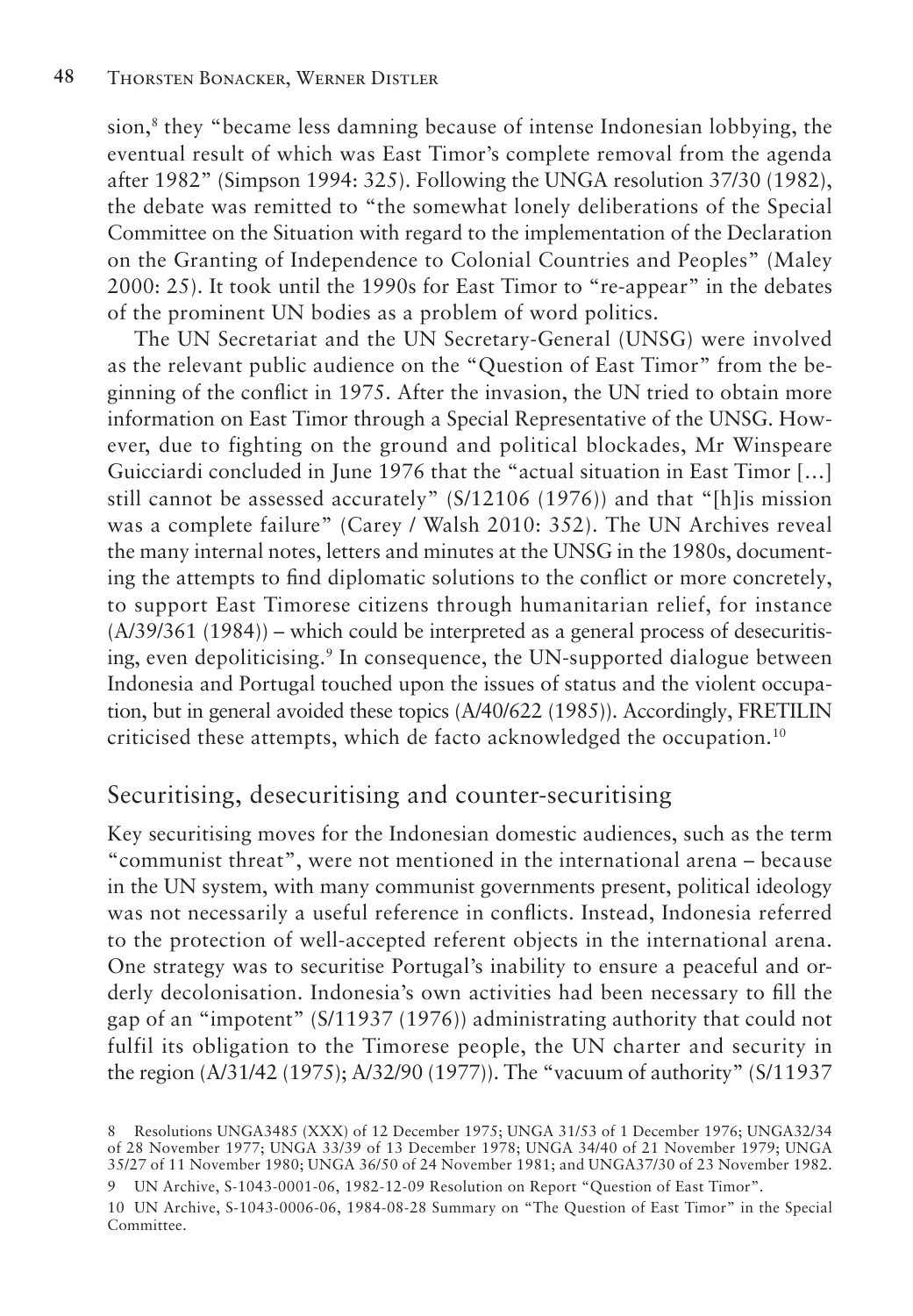(1976)) led to terror, refugees and incursions of FRETILIN into Indonesian territory, threatening the security of Indonesia as a whole (A/31/42 (1975)).

Throughout 1975, while accepting the de jure role of Portugal as administrating authority,<sup>11</sup> the pro-Indonesian parties – in a manner similar to that of Indonesia – securitised Portugal's inability to lead the decolonisation process, even supporting the thesis that "communists" from Portugal had helped FRETILIN.<sup>12</sup> In the months that followed, the pro-Indonesian government insisted that the situation in East Timor had returned to normal (desecuritising move) and downplayed the role and capabilities of FRETILIN.13 However, at the same time, the parties were forced to react to FRETILIN's speech acts in the international arena and portrayed FRETILIN as an extremely dangerous threat to the citizens of East Timor, referring to violence and high numbers of victims (S/12041 (1976)).

Portuguese references varied. After a rather clear judgement initially and references to the Indonesian occupation of East Timor and the ongoing "unlawful" situation in the 1970s (UNGA, A/32/73 (1977)), we can observe attempts to desecuritise the situation in the 1980s. In internal meetings at the United Nations, Portugal declared that an Indonesian withdrawal was off the table and unrealistic, but that Portugal had the "moral obligation" to assist East Timor and its aim towards self-government.14 In 1982, Portugal sponsored UNGA resolution 37/30 (UNGA, A/RES/37/30 (1982)), which had a non-aggressive tone and was dialogue oriented. Despite early reluctance of the UN Secretary-General,15 a diplomatic process between Indonesia and Portugal was initiated in the mid-1980s, but had no substantial outcome.

FRETILIN, having faced the invasion in late 1975 and defeat in the late 1970s, unsurprisingly stuck with a securitising strategy in the UN. Faced with massive violence in East Timor, FRETILIN strongly securitised Indonesia as "fascist" and "expansionist" and called out Indonesian actions as "extremely violent", "bloody" and "horrifying" in mid-1976.16 In the mid-1980s, with the East Timor Question disappearing from the UNGA debates, the resistance tried to further securitise Indonesian military operations, countering Indonesian remarks of a normalisation in East Timor or only "sporadic fighting", by emphasising that their own offensive capabilities and some territorial control still existed and that fighting would continue (S/16083 (1983); S/16819 (1984)). While the

11 UN Archive, S-0904-0039-02, 1975-09-19\_Telegram by President of KOTA to Portuguese President. UN Archive, S-0904-0039-02, 1975-09-20\_Telegram by UDT to President of Portugal.

15 UN Archive, S-0904-0091-05, 1981-06-04\_Letter SG to Portuguese Foreign Minister & Notes on previous meetings.

16 UN Archive, S-0904-0039-03, 1976-07-06\_Letter by Ramos-Horta to SG with Communiqué & Press Reports attached.

<sup>12</sup> UN Archive, S-0904-0039-01, 1975-12-05 Joint Statement & Proclamation pro-Indonesian parties of Timor.

<sup>13</sup> UN Archive, S-0303-0002-09, 1976-04-22\_Press Conference East Timor Provisional Government.

<sup>14</sup> UN Archive, S-0904-0091-05, 1981-06-04\_Letter UNSG to Portuguese Foreign Minister & Notes on previous meetings.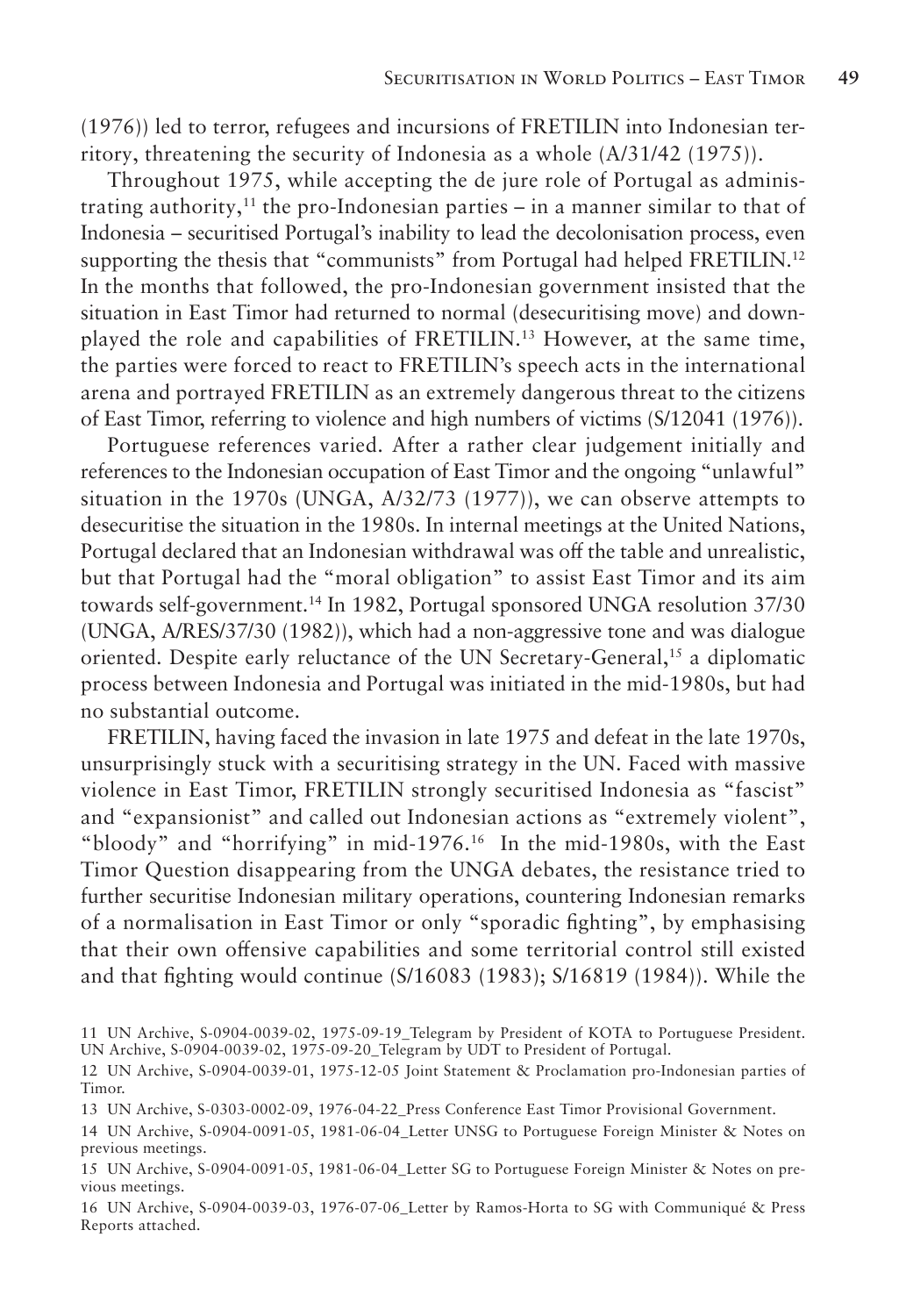supporting states shared the securitising strategy overall, they also tried to desecuritise the conflict in the 1980s, insisting on political and diplomatic solutions:

[...] the Foreign Minister of Angola and the Prime Minister of Vanuatu expressed their conviction that representatives of the East Timorese people should be included in the process. The President of Mozambique referred specifically to FRETILIN in this regard. Sao Tomé and Principé, on the other hand, clearly indicated that Indonesia and Portugal were the parties concerned but mentioned also FRETILIN's "armed resistance".17

#### Resecuritisation in the 1990s

In the mid-1980s, attempts to desecuritise the conflict in the UN were rather successful. However, the remnants of securitising conflict communication gained new prominence and influence with the violence in East Timor in the 1990s. We see, for example, how Portugal was easily able to resecuritise the conflict: with reports on Indonesian violence towards Timorese citizens re-emerging, the Portuguese Parliament in 1990 again strongly securitised Indonesia and the illegal annexation of 1975, "saluted" the Timorese resistance and asked for international action against Indonesia, comparable to international interventions against the Iraqi invasion of Kuwait.18 Such a comparison documents the new contextualisation of the East Timor question in world politics during the 1990s, a decade characterised by interventionism and the securitisation of human rights abuses, in striking contrast to the 1970s and 1980s. The states supporting the resistance against Indonesia also resecuritised the conflict in this new macro constellation. In a joint letter from the Heads of State of Angola, Cape Verde, Guinea-Bissau, Mozambique and Sao Tomé and Principé from 10 March 1992, transmitted by Cape Verde to the UNGA and addressed to the Secretary-General, we find representative examples of these conflict references:

[...] the Heads of States condemned the Dili massacre and manifested their preoccupation for that abhorrent act, which violated the fundamental rights and liberty of the people of East Timor, whose territory is still being illegally occupied by Indonesia. The Heads of State deplored the relative passivity of the international community […] despite the fact that Indonesia is in violation of the fundamental principles of the Charter […]. The Heads of State expressed admiration for the determination shown by the heroic people of East Timor in intensifying their resistance by all means against the illegal occupation of their territory, in spite of the silence that surrounds their legitimate struggle.<sup>19</sup>

<sup>17</sup> UN Archive, S-1043-0020-02, 1985-10-25\_Note by Under-SG to SG on question of East Timor.

<sup>18</sup> UN Archive, S-1043-0056-0006, 1990-12-07\_Letter to UNSG with resolution by Portuguese National Assembly.

<sup>19</sup> UN Archive, A/47/151, 8. April 1992. Letter dated 6 April 1992 from the Permanent Representative of Cape Verde to the United Nations addressed to the Secretary-General.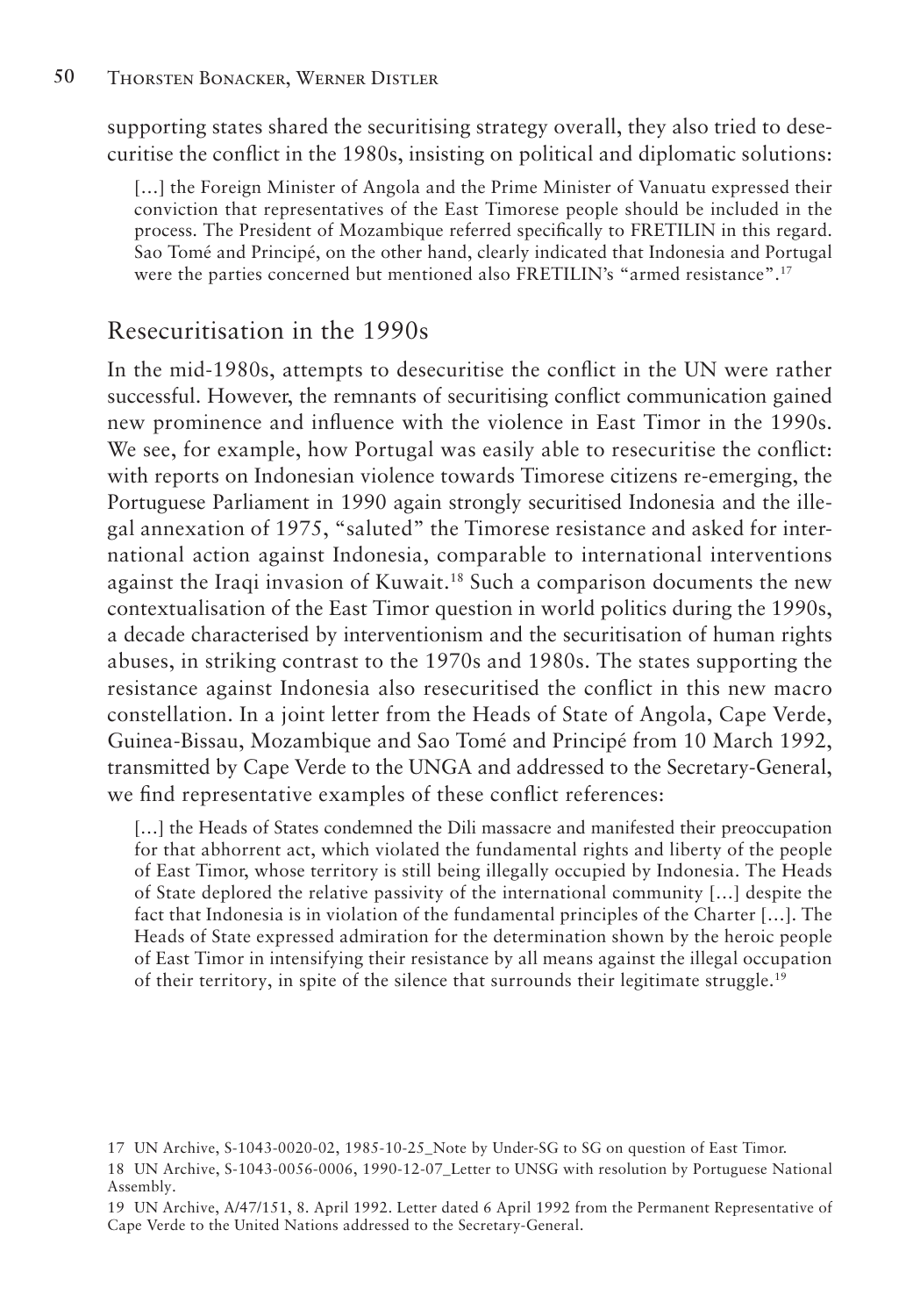#### **Conclusion**

As for other self-determination conflicts, such as the conflict between the Turkish state and the Partiya Karkerên Kurdistanê (PKK; Sienknecht 2018), the conflict system between East Timor and Indonesia was debordered and gained world political significance. The failure of Portugal to successfully and peacefully decolonise Portuguese Timor, and the invasion of Indonesia in December 1975, internationalised the self-determination conflict as a conflict system in front of global audiences, especially at the United Nations, as the primary organisation concerned with decolonisation in a global context. While initially in 1975 and 1976 the invasion was indeed considered as a security problem and illegitimate in key UN documents, Indonesia managed to successfully desecuritise the "question of East Timor" in the main bodies of the UN in the period until the 1980s, inter alia by strategies of delegitimation and silencing. However, by applying securitising and counter-securitising moves, the Timorese resistance and supporting states at the UN countered the hegemonic desecuritisation in conflict communication at the UN and, overall, upheld these references and vocabulary throughout the 1980s.

When violence in East Timor gained renewed global attention in the early 1990s, various actors could refer to the established arguments and securitising moves from the early phase, including the need for self-determination of the Timorese people, and the unlawful occupation and invasion of Indonesia.20 While the communication at the UN had not led to an end of the occupation, this recourse shows how important the strategic communication in this early period proved to be for the conflict system and international reaction to it at a later point in time. However, it also shows that in its establishment as a conflict of significance for world politics instead of being territorial bounded, the conflict system remained vulnerable to shifts in world political communication. This had a decisive impact on the conflict. The difference in world politics of the 1990s, as compared to the 1970s and 1980s, was the shared perception that the human rights violations in connection with "illegitimate" territorial control and self-determination were a problem for the global public. In addition to its shifts in domestic politics, Indonesia came under pressure, as the resonance of its (de)securitising speech acts had dramatically decreased (Lloyd 2003).

Although several factors contributed to the dynamics of the conflict, world politics obviously played a crucial role in the conflict's fortunes. The conceptual and the empirical analysis demonstrate that a comprehensive understanding of self-determination conflicts such as that between East Timor and Indonesia cannot separate the international from the regional, domestic or local level,

<sup>20</sup> For example in the debate of the 4th Committee of the UNGA [A/AC.109/PV.1404 (1992)], in reports of the Secretary-General in reaction to the Santa Cruz massacre [E/CN.4/1993/49 (1993)], or in letters by Portugal [A/C.3/49/19 (1994)].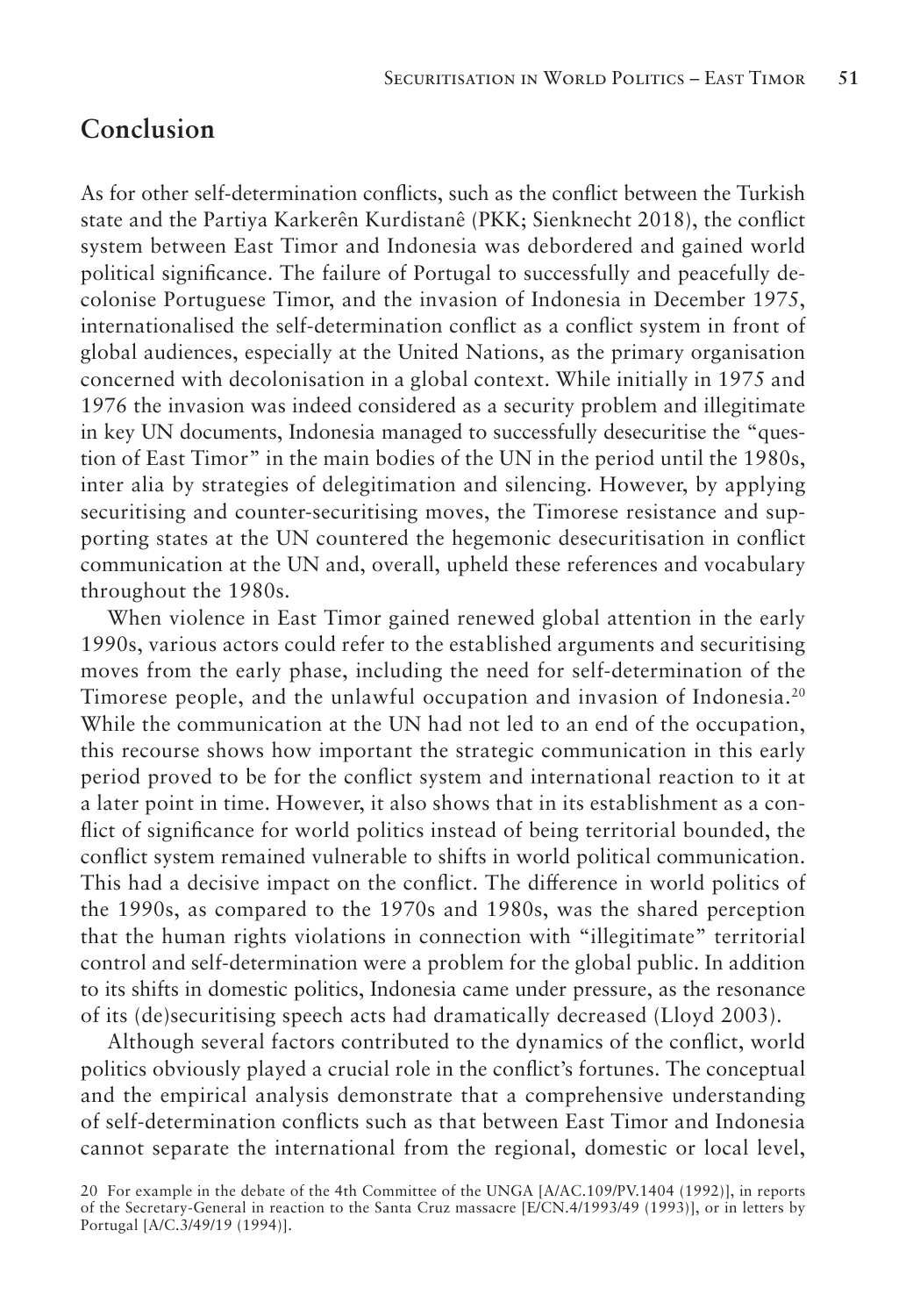but that a conflict takes place at these "levels" at the same time and in the same conflict system by actively involving actors and audiences of these "levels". Thus, levels should not be understood in conflict analysis as independent units, but as part of communication structures, which emerge and often shift during a conflict. We have captured this dynamic with a relational, processual and historical securitisation framework (Stritzel 2011). Security, in that regard, is a communication feature that allows relevance to be created for politics in general and for world politics in particular if they are concerned with "primary institutions" (Buzan 2004: 161) of world politics such as sovereignty or self-determination. Hence, beyond (and in East Timor also long before) direct intervention, the United Nations plays a crucial role as it functions not only as a stable political address for conflict communication, but as a representation of a global public that the conflict actors would like to persuade (Werron 2015, Ketzmerick 2019: 155–194). The presence of such a public, as we have shown for the case of the Timorese-Indonesian conflict, and the imagination of its expectations change the way conflict actors communicate.

#### **References**

Albert, Mathias (2016): *A Theory of World Politics*. Cambridge: Cambridge University Press.

- Albert, Mathias / Buzan, Barry (2011): Securitization, Sectors and Functional Differentiation. *Security Dialogue*  42(4), pp. 413–425.
- Anderson, Benedict (1993): Imagining "East Timor". *Arena Magazine* 4(April/May), pp. 23–27.
- Austin, Jonathan Luke / Beaulieu-Brossard, Philippe (2018): (De-)Securitisation Dilemmas: Theorising the Simultaneous Enaction of Securitisation and Desecuritisation. *Review of International Studies* 44(2), pp. 1–23.
- Balzacq, Thierry (2005): The Three Faces of Securitization: Political Agency, Audience and Context. *European Journal of International Relations* 11(2), pp. 171–201.
- Balzacq, Thierry (2011): A Theory of Securitization. Origins, Core Assumptions, Variants. In: Thierry Balzacq (ed.): *Securitization Theory: How Security Problems Emerge and Dissolve*. New York: Routledge, pp. 1–30.
- Bliesemann de Guevara, Berit / Kühn, Florian P. (2011): "The International Community Needs to Act": Loose Use and Empty Signalling of a Hackneyed Concept. *International Peacekeeping* 18(2), pp. 135–151.
- Bonacker, Thorsten / Distler, Werner / Ketzmerick, Maria (2017): *Securitisation in Statebuilding and Intervention.*  Wiesbaden: Nomos.
- Buchsteiner, Jochen (1995): Mit harter Hand. *Die Zeit*, 31 March. https://www.zeit.de/ 1995/14/Mit\_harter\_Hand (accessed 3 April 2020).
- Burchill, Scott (2000): East Timor, Australia, and Indonesia. *Bulletin of Concerned* Asian Scholars 32(1–2), pp. 59–65.
- Buzan, Barry (2004): *From International to World Society? English School Theory, and the Social Structure of Globalization*. Cambridge: Cambridge University Press.
- Buzan, Barry / Wæver, Ole / De Wilde, Jaap (1998): *Security: A New Framework for Analysis*. Boulder, CO: Lynne Rienner.
- Carey, Peter / Walsh, Pat (2010): The Security Council and East Timor. In: Vaughan Lowe / Adam Roberts / Jennifer Welsh / Dominik Zaum (eds): The United Nations Security Council and War: *The Evolution of Thought and Practice Since 1945.* Oxford: Oxford University Press, pp. 346–367.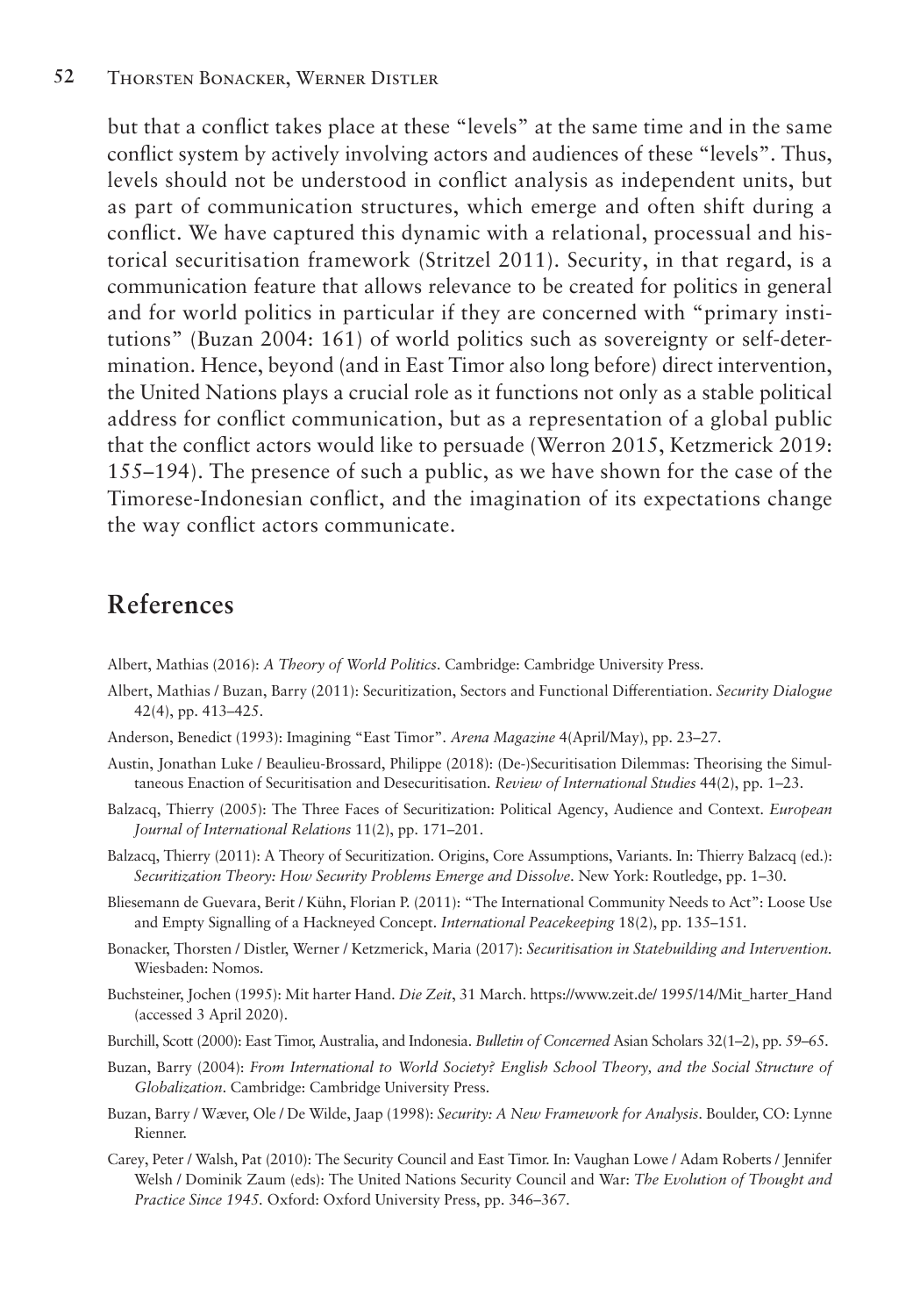- Chomsky, Noam (1979): *East Timor and the Western Democracies*. Nottingham: Bertrand Russell Peace Foundation.
- Chopra, Jarat (2002): Building State Failure in East Timor. *Development and Change* 33(5), pp. 979–1000.
- Clark, Roger S. (1980): Decolonization of East Timor and the United Nations Norms on Self-Determination and Aggression. *Yale Journal of World Public Order* 7(1), pp. 2–44.
- Clark, Roger S. (1981): Does the Genocide Convention Go Far Enough? Some Thoughts on the Nature of Criminal Genocide in the Context of Indonesia's Invasion of East Timor. *Ohio NUL Review* 8, pp. 321–328.
- Curran, David / Holtom, Paul (2015): Resonating, Rejecting, Reinterpreting: Mapping the Stabilization Discourse in the United Nations Security Council, 2000–2014. *Stability: International Journal of Security and Development* 4(1), pp. 1–18.
- Detraz, Nicole / Betsill, Michael M. (2009): Climate Change and Environmental Security: For Whom the Discourse Shifts. *International Studies Perspectives* 10(3), pp. 303–320.
- Diez Thomas / Stetter, Stephan/ Albert, Mathias 2006: The European Union and Border Conflicts: The Transformative Power of Integration. *International Organization* 60(3), pp. 563–593.
- Elliott, Paul D. (1978): The East Timor Dispute. *International and Comparative Law Quarterly* 27(1), pp. 238–249.
- Fox, James J. / Babo-Soares, Dionisio (eds) (2003): *Out of the Ashes: Destruction and Reconstruction of East Timor*. Canberra: ANU E Press.
- Franke, Richard W. (1981): East Timor: Physical and Cultural Genocide. *Anthropology and Humanism Quarterly*  6(1), pp. 18–20.
- Fukuda, Chisako M. (2000): Peace through Nonviolent Action: The East Timorese Resistance Movement's Strategy for Engagement. *Pacifica Review: Peace, Security and Global Change* 12(1), pp. 17–31.
- Gunn, Geoffrey C. (1997): *East Timor and the United Nations: The Case for Intervention*. Lawrenceville: The Red Sea Press.
- Hicks, David (2014): *Rhetoric and the Decolonization and Recolonization of East Timor*. New York: Routledge.
- Hoadley, Stephen (1977): Indonesia's Annexation of East Timor: Political, Administrative, and Developmental Initiatives. *Southeast Asian Affairs*, pp. 133–142.
- Hoffman, John (1977): Australia and East Timor. *Journal of Australian Studies* 1(2), pp. 1–21.
- Hurd, Ian (2008): *After Anarchy: Legitimacy and Power in the United Nations Security Council*. Princeton: Princeton University Press.
- Kammen, Douglas (2015): *Three Centuries of Conflict in East Timor*. New Brunswick: Rutgers University Press.
- Ketzmerick, Maria (2019): *Staat, Sicherheit und Gewalt in Kamerun. Postkoloniale Perspektiven auf den Dekolonialisierungsprozess unter französischer UN-Treuhandverwaltung*. Bielefeld: Transcript.
- Lawless, Robert (1976): The Indonesian Takeover of East Timor. *Asian Survey* 16(10), pp. 948–964.
- Leach, Michael (2017): *Nation-Building and National Identity in Timor-Leste*. Abingdon: Routledge.
- Lemay-Hébert, Nicolas (2011): The "Empty-Shell" Approach: The Setup Process of International Administrations in Timor-Leste and Kosovo, Its Consequences and Lessons. *International Studies Perspectives* 12(2), pp. 190–211.
- Lloyd, Grayson J. (2003): The Diplomacy on East Timor: Indonesia, the United Nations and the International Community. In: James J. Fox / Dionisio Babo-Soares (eds): *Out of the Ashes: Destruction and Reconstruction of East Timor*. Canberra: ANU E Press, pp. 74–98.
- Luhmann, Niklas (1995): *Social Systems.* Stanford: Stanford University Press.
- Maley, William (2000): The UN and East Timor. *Pacifica Review: Peace, Security and Global Change* 12(1), pp. 63–76.
- McRae, Dave (2002): A Discourse on Separatists. *Indonesia* 74, pp. 37–58.
- Messmer, Heinz (2007): Contradiction, Conflict and Borders. In: Stephan Stetter (ed.): Territorial Conflicts in World Society: Modern Systems Theory, *International Relations and Conflict Studies*. London: Routledge, pp. 101–124.
- Pateman, Roy (1998). East Timor, Twenty Years after: Resistir e Vencer (to Resist is to Win). *Terrorism and Political Violence* 10(1), pp. 119–132.
- Perritt, Henry (2010): *Kosovo Liberation Army: The Inside Story of an Insurgency*. Chicago: University of Illinois Press.